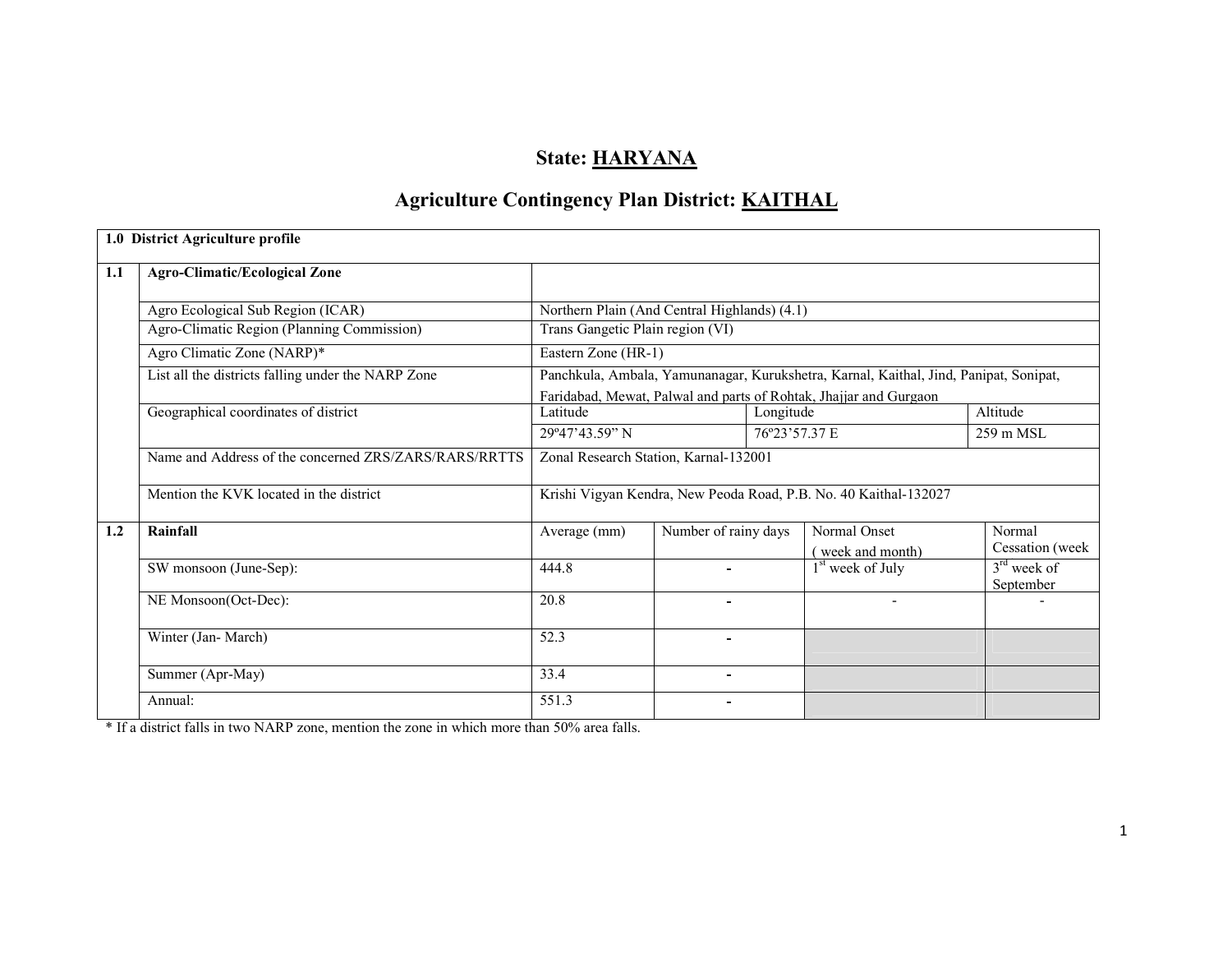| 1.3 | Land use pattern<br>of the district<br>(latest statistics) | $\tau_{\text{otal}}$<br>geographical<br>area | Forest<br>area | ∟and under<br>non-<br>agricultural use | Permanent<br>pastures | Cultivabl<br>e waste<br>land | Land under Misc.<br>tree crops and<br>groves | Barren and<br>uncultivable<br>land | ∠urrent<br>fallows | Other<br>fallows |
|-----|------------------------------------------------------------|----------------------------------------------|----------------|----------------------------------------|-----------------------|------------------------------|----------------------------------------------|------------------------------------|--------------------|------------------|
|     | Area $(000 \text{ ha})$                                    | 228                                          |                | $\sim$<br>--                           |                       |                              |                                              |                                    |                    |                  |

| 1.4 | <b>Major Soil types</b> | Area ('000 ha) |
|-----|-------------------------|----------------|
|     |                         |                |
|     | Sandy loam soils        | 44             |
|     | Loamy soils             | 170            |

(Source: Statistical Abstract Haryana: 2007-08)

| 1.5 | <b>Agricultural land use</b> | Area $('000 ha)$ | Cropping intensity $\%$ |
|-----|------------------------------|------------------|-------------------------|
|     | Net sown area                | 202              | 186                     |
|     | Area sown more than once     | l 75             |                         |
|     | Gross cropped area           | 377              |                         |

| 1.6 | Irrigation                   | Area ('000 ha) | Percent $(\% )$          |          |
|-----|------------------------------|----------------|--------------------------|----------|
|     |                              |                |                          |          |
|     | Net irrigated area           | 200            |                          |          |
|     |                              |                |                          |          |
|     | Gross irrigated area         | 375            |                          |          |
|     | Rainfed area                 | ∸              |                          |          |
|     |                              |                |                          |          |
|     | <b>Sources of Irrigation</b> | Number         | Area ('000 ha)           | $%$ area |
|     | Canals                       |                | 99.0                     | 49.5     |
|     |                              |                |                          |          |
|     | Tanks                        |                | $\overline{\phantom{0}}$ |          |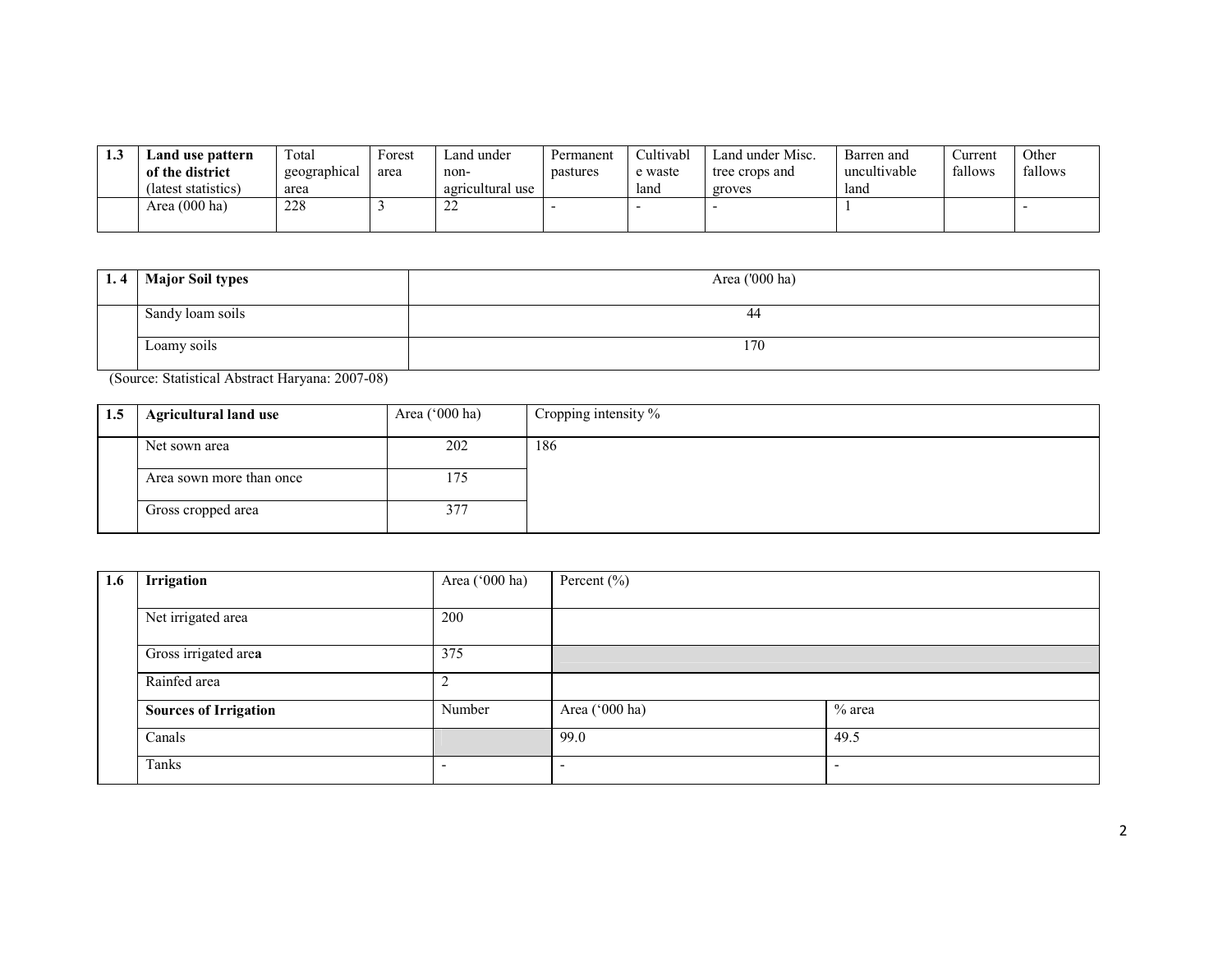| Open wells                       | $\overline{\phantom{a}}$ | $\overline{\phantom{a}}$ |                          | ٠                        |
|----------------------------------|--------------------------|--------------------------|--------------------------|--------------------------|
| Bore wells                       | $\overline{\phantom{a}}$ | 89.0                     |                          | 44.5                     |
| Lift irrigation                  | $\overline{\phantom{a}}$ | $\overline{\phantom{a}}$ |                          | $\overline{\phantom{a}}$ |
| Other sources                    | $\overline{\phantom{a}}$ | 12.0                     |                          | 6.0                      |
| Total                            | $\overline{\phantom{a}}$ | 200.0                    |                          | $\sim$                   |
| Pumpsets                         | 57120                    | $\overline{\phantom{a}}$ |                          | $\overline{\phantom{a}}$ |
| Micro-irrigation                 |                          | $\overline{\phantom{a}}$ |                          | ٠                        |
| Groundwater availability and use | No. of blocks            | $%$ area                 | Quality of water         |                          |
| Over exploited*                  | 5                        | 100                      | $\sim$                   |                          |
| Critical                         | $\overline{\phantom{a}}$ | $\overline{\phantom{a}}$ | ٠                        |                          |
| Semi-critical                    | $\overline{\phantom{a}}$ | $\overline{\phantom{a}}$ | $\overline{\phantom{a}}$ |                          |
| Safe                             | $\overline{\phantom{a}}$ | $\overline{\phantom{a}}$ | ٠                        |                          |
|                                  |                          |                          |                          |                          |
| Wastewater availability and use  | NA                       |                          |                          |                          |

\*over-exploited: groundwater utilization > 100%; critical: 90-100%; semi-critical: 70-90%; safe: <70%

# 1.7 Area under major field crops & Horticulture (as per latest figures (2008-09)

| 1.7 | <b>Major Field Crops cultivated</b> |                  | Area ('000 ha) |       |                  |                   |       |        |                    |  |
|-----|-------------------------------------|------------------|----------------|-------|------------------|-------------------|-------|--------|--------------------|--|
|     |                                     |                  | <b>Kharif</b>  |       |                  | Rabi              |       | Summer | <b>Grand Total</b> |  |
|     |                                     | <b>Irrigated</b> | Rainfed        | Total | <b>Irrigated</b> | Rainfed           | Total |        |                    |  |
|     | Wheat                               |                  |                |       | 171.7            |                   | 171.7 |        | 171.7              |  |
|     | Rice                                | 150.6            |                | 150.6 |                  |                   |       |        | 150.6              |  |
|     | Bajra                               |                  |                | 13    |                  |                   |       |        |                    |  |
|     | Cotton                              | 6.6              |                | 6.6   |                  |                   |       |        | 6.6                |  |
|     | Sugarcane                           | 2.5              |                | 2.5   |                  |                   |       |        | 2.5                |  |
|     | <b>Horticulture crops - Fruits</b>  |                  |                |       |                  | <b>Total area</b> |       |        |                    |  |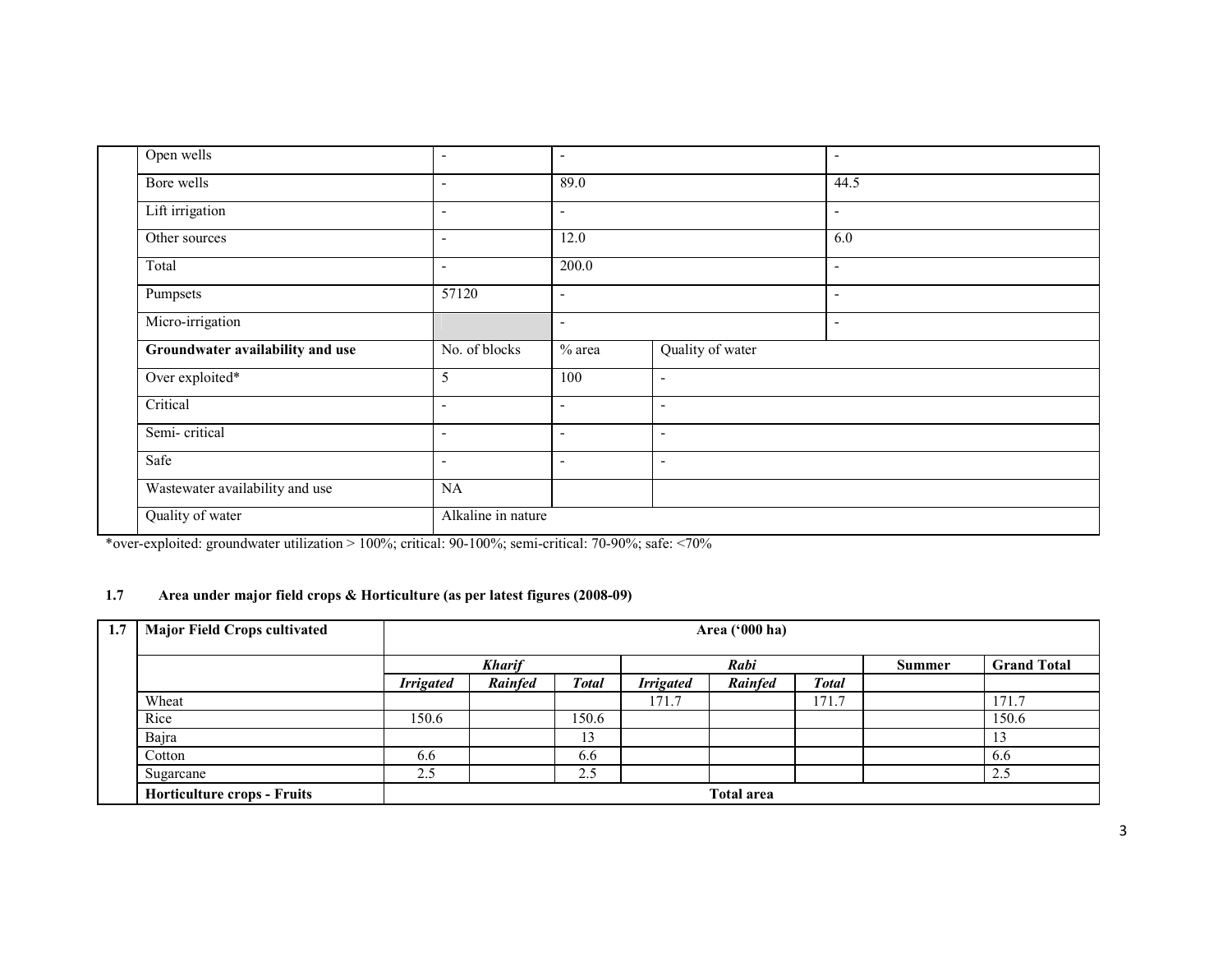| Guava                               | 0.1                      |  |
|-------------------------------------|--------------------------|--|
| Ber                                 | 0.1                      |  |
| Aonla                               | 0.04                     |  |
| Horticultural crops - Vegetables    | <b>Total area</b>        |  |
| Cauliflower                         | 0.8                      |  |
| Potato                              | 0.5                      |  |
| <b>Medicinal and Aromatic crops</b> | <b>Total area</b>        |  |
|                                     | $\overline{\phantom{a}}$ |  |
| <b>Plantation crops</b>             | <b>Total area</b>        |  |
|                                     | $\overline{\phantom{0}}$ |  |
| <b>Fodder crops</b>                 | <b>Total area</b>        |  |
|                                     | $\sim$                   |  |
| Total fodder crop area              | $\overline{\phantom{a}}$ |  |
| Grazing land                        | ۰.                       |  |
| Sericulture etc                     | ۰                        |  |

\* If break-up data (irrigated, rainfed) is not available, give total area

| 1.8  | Livestock (in number)                                 | <b>Male</b> ('000)       | Female ('000)            | <b>Total ('000)</b>       |  |
|------|-------------------------------------------------------|--------------------------|--------------------------|---------------------------|--|
|      |                                                       |                          |                          |                           |  |
|      | Non descriptive Cattle (local low yielding)           | $\overline{\phantom{0}}$ | $\overline{\phantom{0}}$ | 86                        |  |
|      | Crossbred cattle                                      | $\overline{\phantom{0}}$ | $\overline{\phantom{0}}$ | $\overline{\phantom{0}}$  |  |
|      | Non descriptive Buffaloes (local low yielding)        | $\overline{\phantom{0}}$ | $\overline{\phantom{0}}$ | 383                       |  |
|      | <b>Graded Buffaloes</b>                               |                          |                          |                           |  |
|      | Goat                                                  |                          |                          | 6                         |  |
|      | Sheep                                                 | $\overline{\phantom{0}}$ | $\overline{\phantom{0}}$ | 22                        |  |
|      | Others Equine (Horse &Pony)                           | -                        |                          | 23                        |  |
|      | Commercial dairy farms (Number)                       |                          |                          | $\overline{\phantom{0}}$  |  |
| 1.9  | <b>Poultry</b>                                        | No. of farms             |                          | Total No. of birds ('000) |  |
|      | Commercial                                            |                          |                          | 564                       |  |
|      | Backyard                                              |                          | 62                       |                           |  |
| 1.10 | <b>Fisheries</b>                                      |                          |                          |                           |  |
|      | A. Capture                                            |                          |                          |                           |  |
|      | Source:<br>No. of fishermen<br><b>Marine</b><br>(Data | <b>Boats</b>             | <b>Nets</b>              | <b>Storage facilities</b> |  |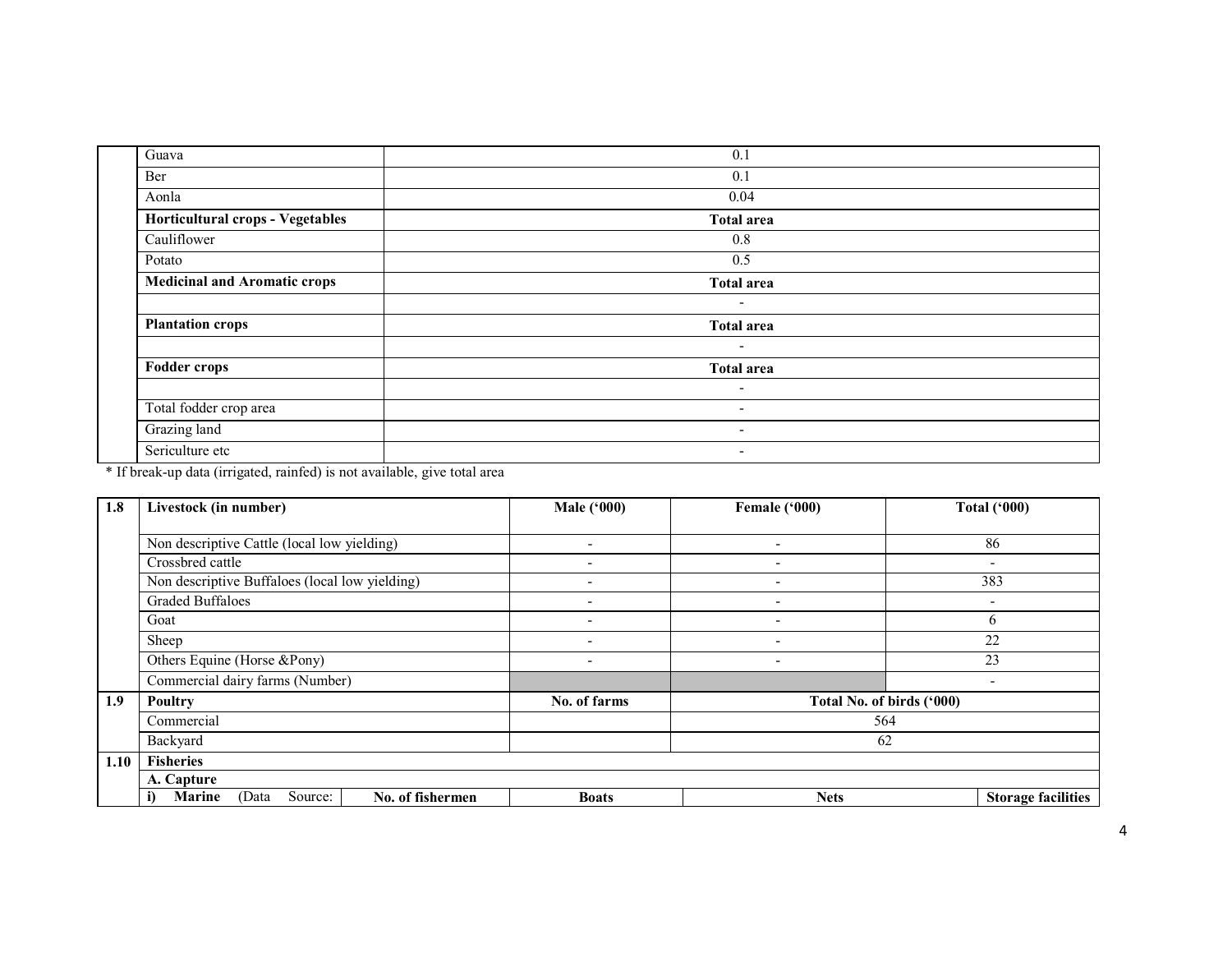| Fisheries Dept.)                                           |         | Mechanized                    | Non-       | Mechanized                  | Non-mechanized (Shore      | (Ice plants etc.)             |
|------------------------------------------------------------|---------|-------------------------------|------------|-----------------------------|----------------------------|-------------------------------|
|                                                            |         |                               | mechanized | (Trawl nets, Grill<br>nets) | seines, stake & trap nets) |                               |
|                                                            |         |                               |            |                             |                            | NA                            |
| ii)<br>Inland<br>(Data<br>Source:                          |         | <b>No. Farmer owned ponds</b> |            | <b>No. of Reservoirs</b>    | No. of village tanks       |                               |
| Fisheries Dept.)                                           |         | NA                            |            | NA                          | NA                         |                               |
| <b>B.</b> Culture                                          |         |                               |            |                             |                            |                               |
|                                                            |         | Water Spread Area (ha)        |            | Yield (t/ha)                |                            | <b>Production ('000 tons)</b> |
| <b>Brakish</b><br>(Data<br>water<br>MPEDA/Fisheries Dept.) | source: | NA                            |            | NA                          |                            | NA                            |
| ii) Fresh water (Data source: Fisheries Dept.)             |         |                               |            |                             |                            |                               |

| 1.11 | Production and Productivity of   | <b>Kharif</b> |              |            | Rabi         |            | <b>Summer</b> |            | <b>Total</b> |
|------|----------------------------------|---------------|--------------|------------|--------------|------------|---------------|------------|--------------|
|      | major crops (Average of last 3   | Production    | Productivity | Production | Productivity | Production | Productivity  | Production | Productivity |
|      | years: 2006,07, 08)              | (000 t)       | (kg/ha)      | (000 t)    | (kg/ha)      | (000 t)    | (kg/ha)       | (000 t)    | (kg/ha)      |
|      | Wheat                            |               |              | 752        | 4373         |            |               | 752        | 4373         |
|      | Rice                             | 473           | 3133         |            |              |            |               | 473        | 3133         |
|      | Bajra                            | 27            | 2052         |            |              |            |               | 27         | 2052         |
|      | Cotton                           | 6.6           | 1000         |            |              |            |               | 6.6        | 1000         |
|      | Sugarcane (Gur)                  | 13.1          | 6529         |            |              |            |               | 13.1       | 6529         |
|      | <b>Major Horticultural crops</b> |               |              |            |              |            |               |            |              |
|      | Guava                            |               |              |            |              |            |               | 1680       |              |
|      | <b>Ber</b>                       |               |              |            |              |            |               | 1000       |              |
|      | Aonla                            |               |              |            |              |            |               | 179        |              |
|      | <b>Major Vegetable crops</b>     |               |              |            |              |            |               |            |              |
|      | Cauliflower                      | 12746         | 15953        |            |              |            |               | 12746      | 15953        |
|      | Potato                           |               |              | 7904       | 16926        |            |               | 7904       | 16926        |

(Source: Statistical abstract of Haryana)

L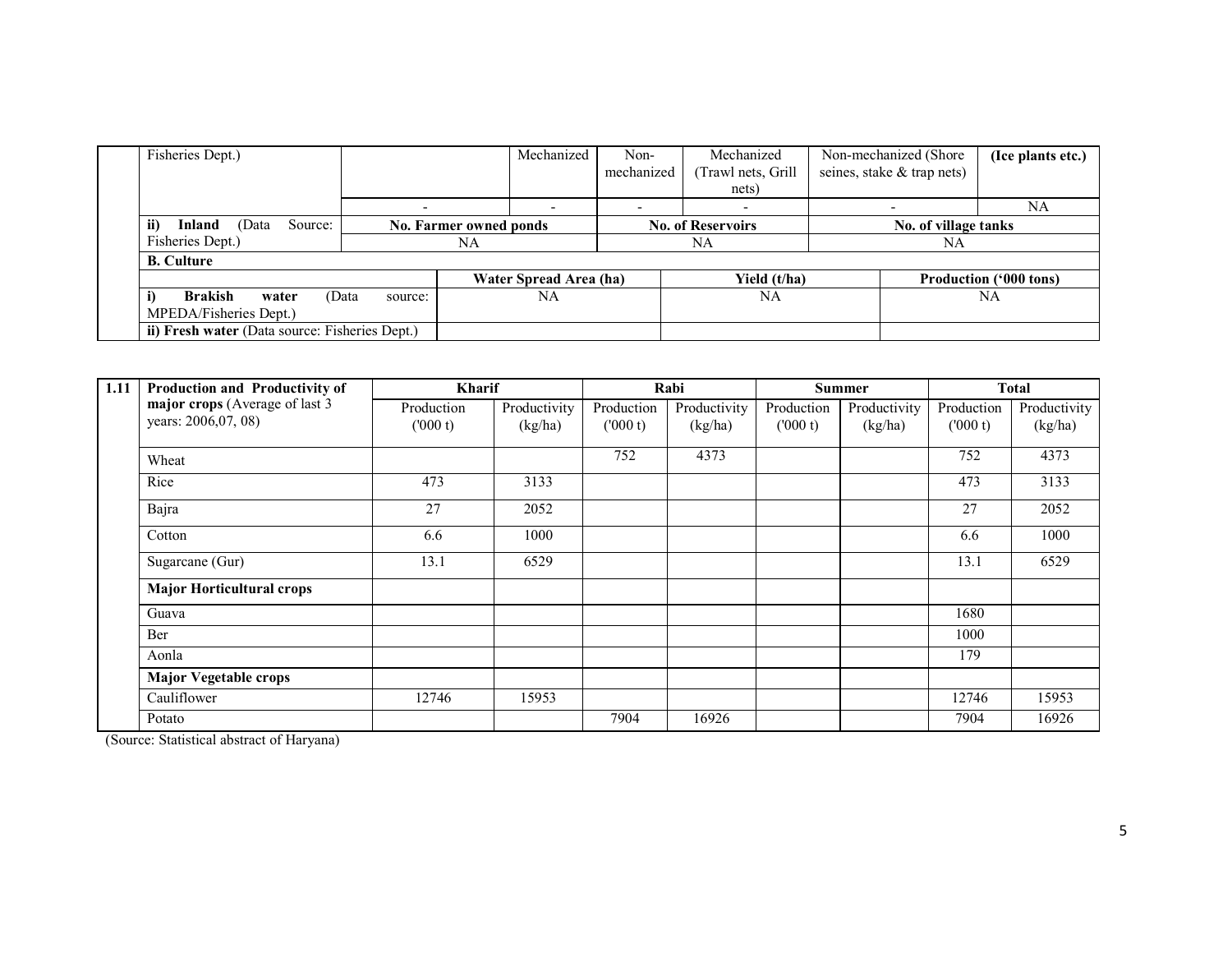| 1.12 | Sowing window for 5<br>major crops (start and end<br>of sowing period) | Wheat                           | Rice                           | Bajra                             | Cotton                          | Sugarcane                |
|------|------------------------------------------------------------------------|---------------------------------|--------------------------------|-----------------------------------|---------------------------------|--------------------------|
|      | Kharif-Rainfed                                                         |                                 |                                | Onset of rain                     |                                 |                          |
|      | Kharif-Irrigated                                                       |                                 | $15^{th}$ May – $30^{th}$ June | $1st$ July -15 <sup>th</sup> July | $15^{th}$ April – $7^{th}$ July | Mid February – End March |
|      | Rabi-Rainfed                                                           | October end $-$<br>November end |                                |                                   |                                 |                          |
|      | Rabi-Irrigated                                                         | October end $-15th$<br>November |                                |                                   |                                 |                          |

| 1.13 | What is the major contingency the district is prone to? (Tick mark) | Regular                  | Occasional               | <b>None</b>              |
|------|---------------------------------------------------------------------|--------------------------|--------------------------|--------------------------|
|      | Drought                                                             |                          |                          |                          |
|      | Flood                                                               | $\overline{\phantom{a}}$ | $\overline{\phantom{a}}$ |                          |
|      | Cyclone                                                             | $\overline{\phantom{0}}$ |                          |                          |
|      | Hail storm                                                          | $\overline{\phantom{a}}$ |                          |                          |
|      | Heat wave                                                           |                          | $\overline{\phantom{0}}$ | $\overline{\phantom{0}}$ |
|      | Cold wave                                                           |                          | $\overline{\phantom{0}}$ |                          |
|      | Frost                                                               | $\overline{\phantom{0}}$ |                          | ۰                        |
|      | Sea water intrusion                                                 | $\overline{\phantom{a}}$ | $\overline{\phantom{0}}$ |                          |
|      | Pests and disease outbreak                                          | $\overline{\phantom{a}}$ |                          |                          |

| 1.14 | Include Digital maps of the district for | Location map of district with in State as Annexure I | Enclosed: Yes |
|------|------------------------------------------|------------------------------------------------------|---------------|
|      |                                          | Mean annual rainfall as Annexure 2                   | Enclosed: Yes |
|      |                                          | Soil map as Annexure 3                               | Enclosed: No  |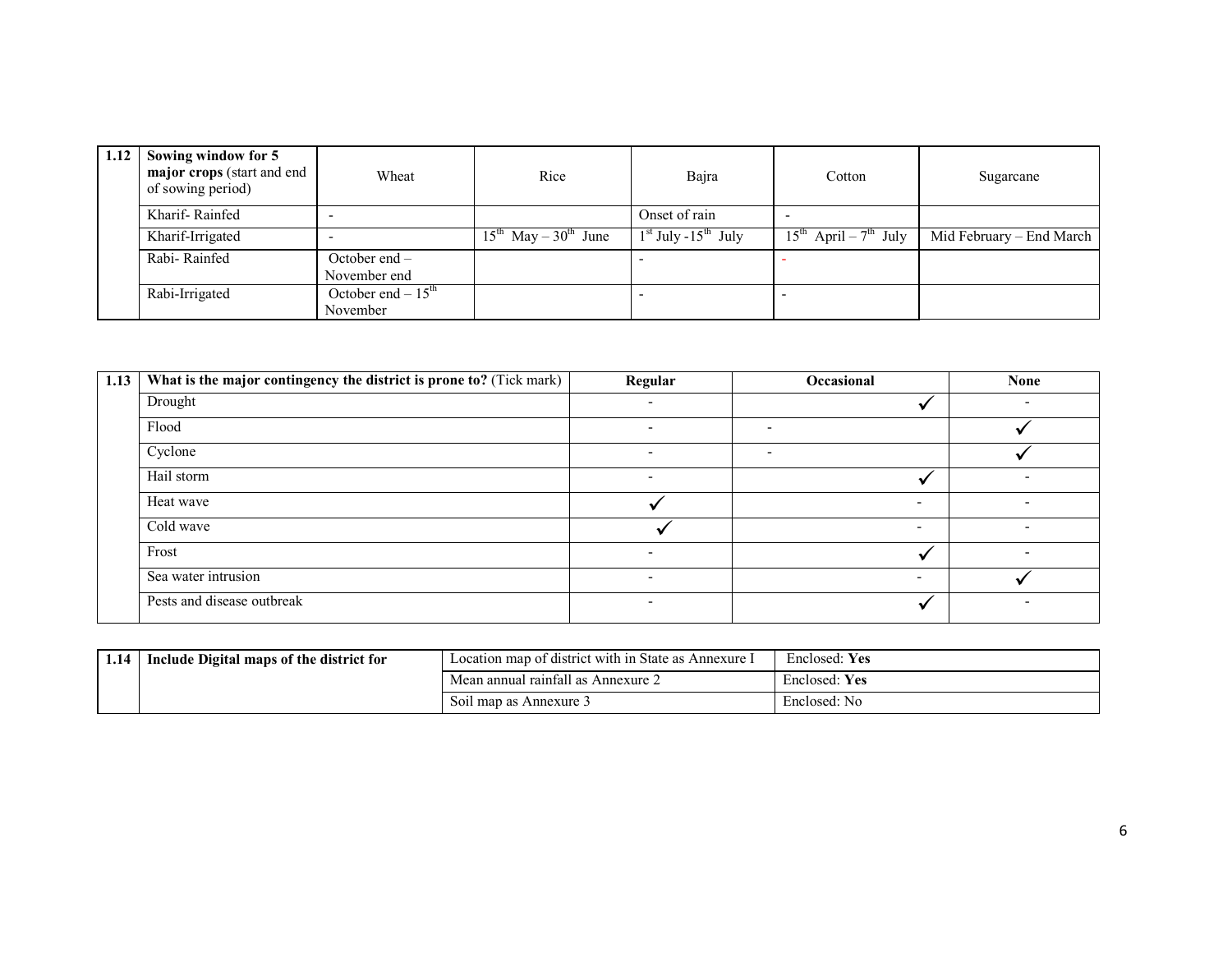### 2.0 Strategies for weather related contingencies

2.1 Drought

2.1.1 Rainfed situation (No rainfed cultivation)

| Condition            |                      |                      | <b>Suggested Contingency measures</b> |                    |                |
|----------------------|----------------------|----------------------|---------------------------------------|--------------------|----------------|
| Early season drought | <b>Major Farming</b> | Crop/cropping system | Change in crop/                       | Agronomic measures | Remarks on     |
| (delayed onset)      | situation            |                      | cropping system                       |                    | Implementation |
| Delay by 2 weeks     | NA                   |                      |                                       |                    |                |
| (Specify month)      |                      |                      |                                       |                    |                |

| Condition            |                      |                      |                 | <b>Suggested Contingency measures</b> |                |
|----------------------|----------------------|----------------------|-----------------|---------------------------------------|----------------|
| Early season drought | <b>Major Farming</b> | Crop/cropping system | Change in crop/ | <b>Agronomic measures</b>             | Remarks on     |
| (delayed onset)      | situation            |                      | cropping system |                                       | Implementation |
| Delay by 4 weeks     | NA                   |                      |                 |                                       |                |
| (Specify month)      |                      |                      |                 |                                       |                |
|                      |                      |                      |                 |                                       |                |

| $\mathbf C$ ondition        |                      |                      |                 | <b>Suggested Contingency measures</b> |                   |
|-----------------------------|----------------------|----------------------|-----------------|---------------------------------------|-------------------|
| <b>Early season drought</b> | <b>Major Farming</b> | Crop/cropping system | Change in crop/ | <b>Agronomic measures</b>             | <b>Remarks</b> on |
| (delayed onset)             | situation            |                      | cropping system |                                       | Implementation    |
| Delay by 6 weeks            | NA                   |                      |                 |                                       |                   |
| (Specify month)             |                      |                      |                 |                                       |                   |

| $\complement$ ondition |                      |                      |                 | <b>Suggested Contingency measures</b> |                |
|------------------------|----------------------|----------------------|-----------------|---------------------------------------|----------------|
| Early season drought   | <b>Major Farming</b> | Crop/cropping system | Change in crop/ | Agronomic measures                    | Remarks on     |
| (delayed onset)        | situation            |                      | cropping system |                                       | Implementation |
| Delay by 8 weeks       | NA                   |                      |                 |                                       |                |
| (Specify month)        |                      |                      |                 |                                       |                |

| Condition                                |                                   |                      | <b>Suggested Contingency measures</b> |                           |                              |
|------------------------------------------|-----------------------------------|----------------------|---------------------------------------|---------------------------|------------------------------|
| Early season drought<br>(Normal onset)   | <b>Major Farming</b><br>situation | Crop/cropping system | Change in crop/<br>cropping system    | <b>Agronomic measures</b> | Remarks on<br>Implementation |
| <b>Normal onset</b><br>followed by 15-20 | <b>NA</b>                         |                      |                                       |                           |                              |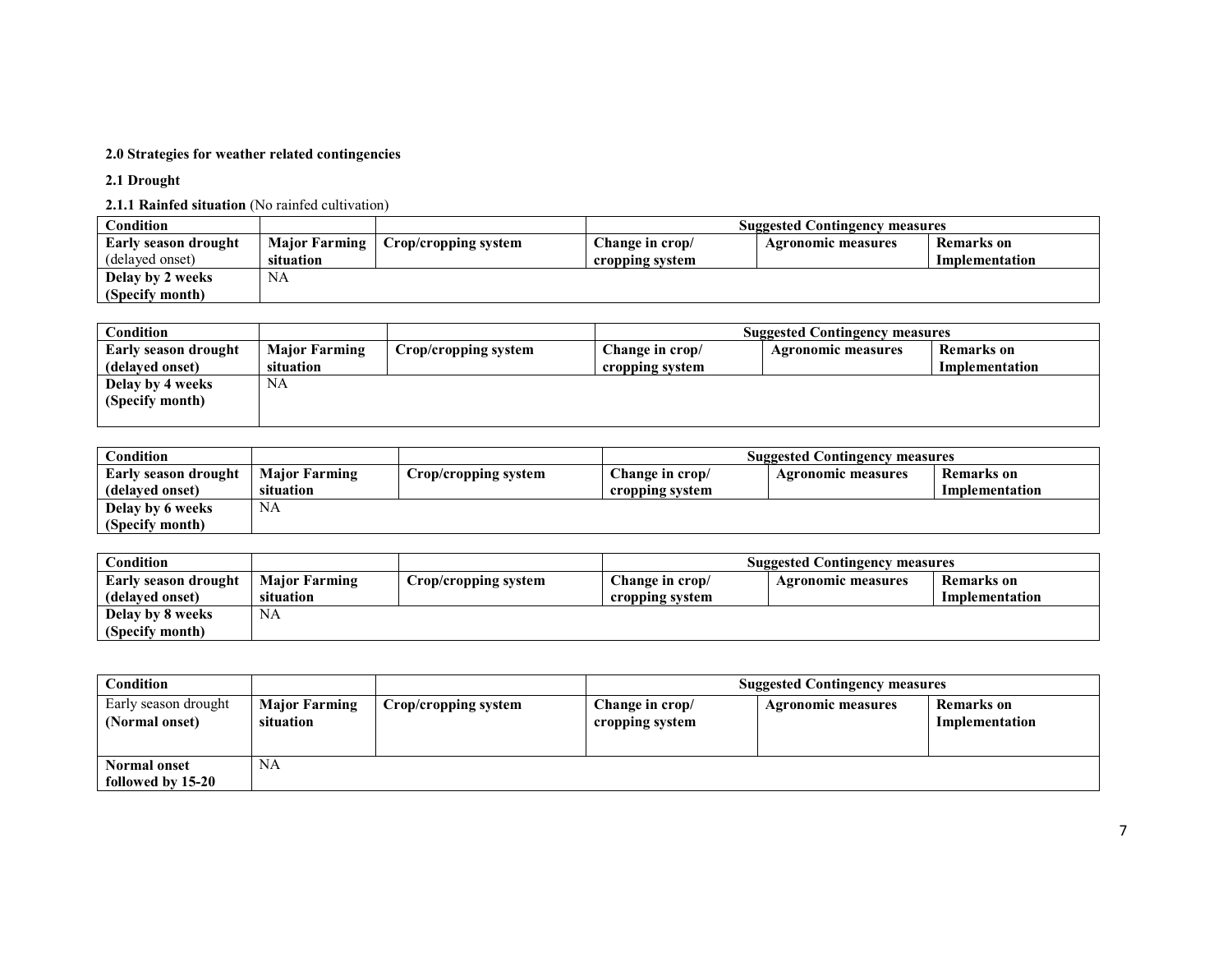| days dry spell after |  |
|----------------------|--|
| sowing leading to    |  |
| poor                 |  |
| germination/crop     |  |
| stand etc.           |  |

| Condition                                                                                        |                                   |                      | <b>Suggested Contingency measures</b> |                                                   |                                     |
|--------------------------------------------------------------------------------------------------|-----------------------------------|----------------------|---------------------------------------|---------------------------------------------------|-------------------------------------|
| Mid season drought<br>(long dry spell,<br>consecutive 2 weeks<br>rainless $(>2.5$ mm)<br>period) | <b>Major Farming</b><br>situation | Crop/cropping system | Crop management                       | Soil nutrient & moisture<br>conservation measures | <b>Remarks</b> on<br>Implementation |
| At vegetative stage                                                                              | <b>NA</b>                         |                      |                                       |                                                   |                                     |

| Condition                              |                                   |                      | <b>Suggested Contingency measures</b> |                                                         |                                     |
|----------------------------------------|-----------------------------------|----------------------|---------------------------------------|---------------------------------------------------------|-------------------------------------|
| Mid season drought<br>(long dry spell) | <b>Major Farming</b><br>situation | Crop/cropping system | Crop management                       | Soil nutrient $\&$<br>moisture conservation<br>measures | <b>Remarks</b> on<br>Implementation |
| At reproductive stage                  | NA                                |                      |                                       |                                                         |                                     |

| Condition               |                                   |                      | <b>Suggested Contingency measures</b> |                    |                              |
|-------------------------|-----------------------------------|----------------------|---------------------------------------|--------------------|------------------------------|
| <b>Terminal drought</b> | <b>Major Farming</b><br>situation | Crop/cropping system | Crop management                       | Rabi crop planning | Remarks on<br>Implementation |
|                         | NA                                |                      |                                       |                    |                              |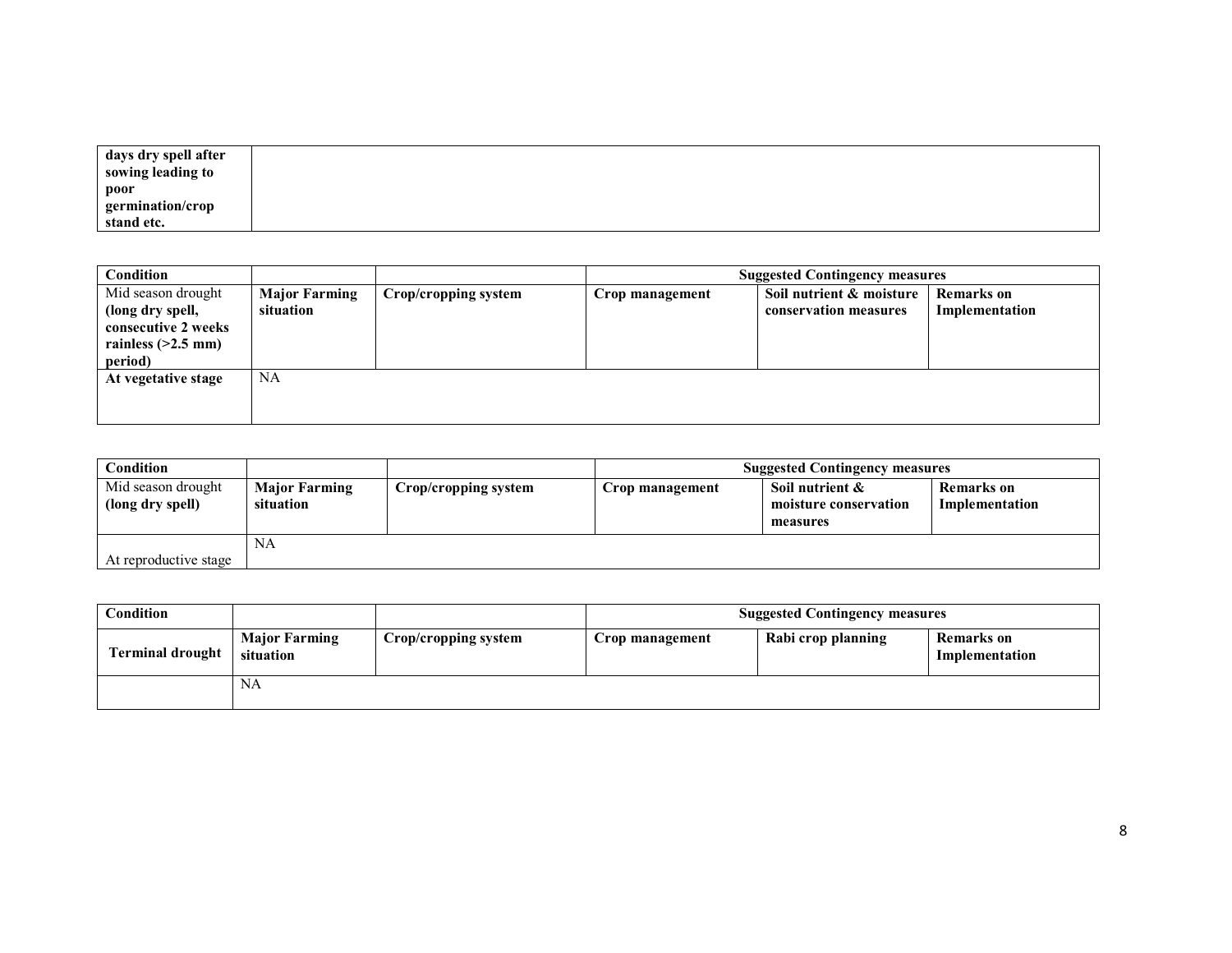### 2.1.2 Irrigated situation

| Condition                                                                      |                                                                                       |                         |                                                  |                                                                                                                                                                                                                                                                                                                                                                                                                                                                                                                                                                                                     |                                                                                                                                                                                                               |
|--------------------------------------------------------------------------------|---------------------------------------------------------------------------------------|-------------------------|--------------------------------------------------|-----------------------------------------------------------------------------------------------------------------------------------------------------------------------------------------------------------------------------------------------------------------------------------------------------------------------------------------------------------------------------------------------------------------------------------------------------------------------------------------------------------------------------------------------------------------------------------------------------|---------------------------------------------------------------------------------------------------------------------------------------------------------------------------------------------------------------|
|                                                                                | <b>Major</b><br>Farming<br>situation                                                  | Crop/cropping<br>system | Change in<br>$\mathbf{crop/c}$ ropping<br>system | <b>Agronomic measures</b>                                                                                                                                                                                                                                                                                                                                                                                                                                                                                                                                                                           | <b>Remarks</b> on<br>Implementation                                                                                                                                                                           |
| Delayed/<br>limited<br>release of<br>water in<br>canals due to<br>low rainfall | Upland<br>Alluvial<br>soils heavy<br>textured,<br>tube well<br>and canal<br>irrigated | Rice-Wheat              | No change                                        | 10-15% higher seed rate, optimum plant spacing<br>Sprinkler irrigation, Planting on beds, planting with ridger seeder,<br>Laser land leveling,<br>Conjunctive use of canal and ground waters.<br>Split application of fertilizer, Application of organic manures,<br>Straw mulching, Limited ground water use, prefer life saving<br>irrigation<br>Short duration cultivars, Adoption of plant protection measures,<br>Soaking of wheat seeds before sowing, seed treatment with<br>biofertilizer, deep ploughing during kharif season<br>Shallow irrigation of 4-5 cm depth, weed free environment | Seeds from State, national<br>seed and private seed<br>agencies. The schemes of<br>NREGS, RKRY, NFSM,<br>NHM are in operation.<br>Govt. subsidy on<br>sprinkler, drip irrigation<br>systems and laser leveler |
|                                                                                |                                                                                       | Sugarcane               | No change                                        | Drip/furrow irrigation in sugarcane, paired row planting, optimum<br>plant spacing, Planting on beds, straw mulching<br>Laser land leveling<br>Split application of fertilizer, Application of organics<br>Intercultural operation and earthing, Limited ground water use,<br>prefer life saving irrigation, Conjunctive use of brackish ground<br>waters with canal waters<br>Short duration cultivars<br>Adoption of plant protection measures<br>Weed free environment                                                                                                                           | -do-                                                                                                                                                                                                          |

| Condition               |              |               |                           | <b>Suggested Contingency measures</b>                                          |                           |  |  |
|-------------------------|--------------|---------------|---------------------------|--------------------------------------------------------------------------------|---------------------------|--|--|
|                         | <b>Maior</b> | Crop/cropping | Change in                 | <b>Remarks</b> on<br><b>Agronomic measures</b>                                 |                           |  |  |
|                         | Farming      | system        | $\mathbf{crop/c}$ ropping |                                                                                | Implementation            |  |  |
|                         | situation    |               | svstem                    |                                                                                |                           |  |  |
| Non release             | Upland       | Rice-wheat    | No change                 | 10-15% higher seed rate                                                        | State,<br>Seeds<br>from   |  |  |
| of water in             | Alluvial     |               |                           | Sprinkler irrigation, Planting on beds, planting with ridger seeder            | national seed and private |  |  |
| canals under            | soils heavy  |               |                           | Laser land leveling, Conjunctive use of canal and ground waters,               | The<br>seed<br>agencies.  |  |  |
| delayed onset           | textured.    |               |                           | split application of fertilizer, Application of organic manures, straw         | schemes<br>NREGS.<br>0f.  |  |  |
| of monsoon in tube well |              |               |                           | mulching, Limited ground water use, prefer life saving irrigation, RKRY, NFSM, | NHM                       |  |  |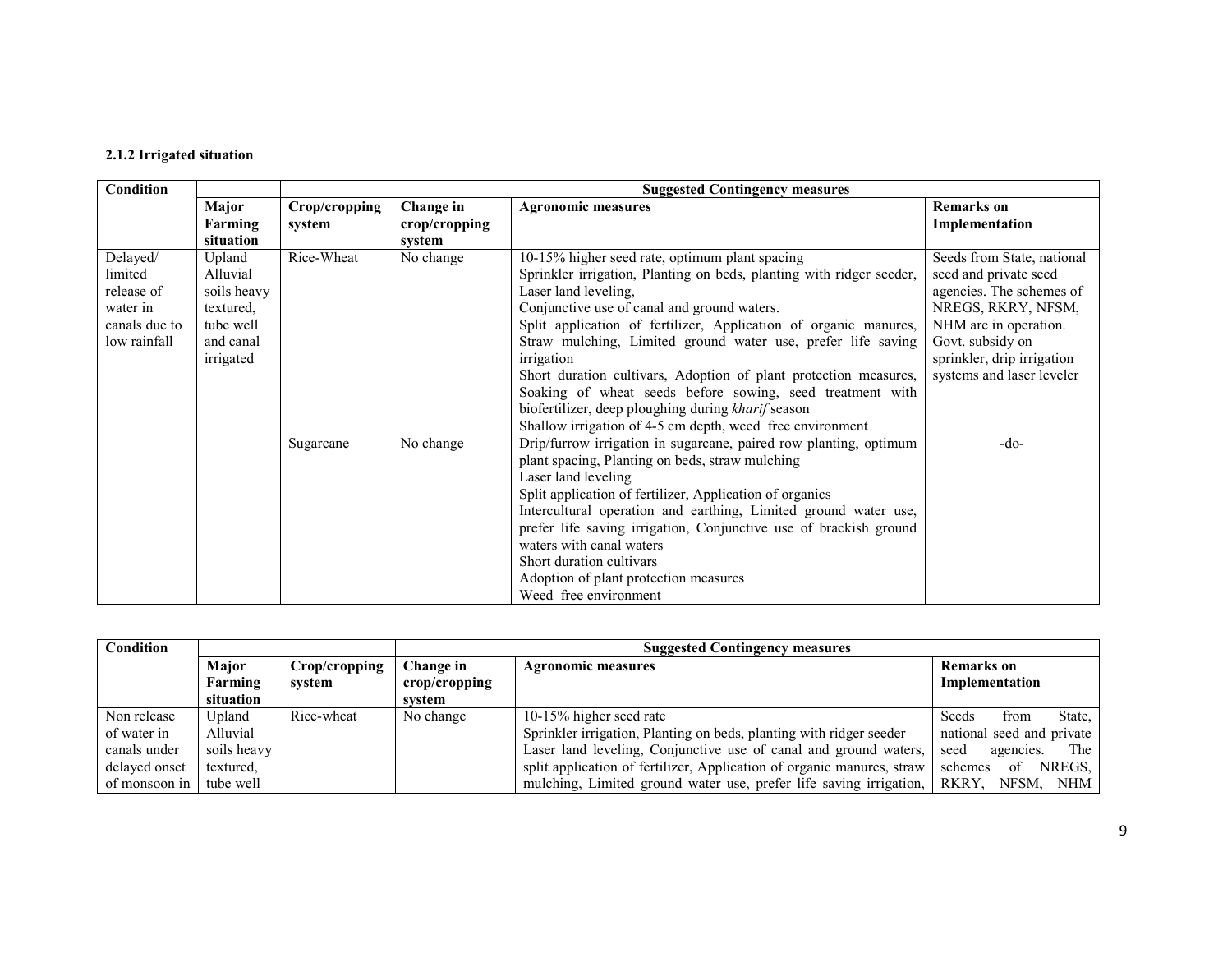| Condition |           |               |               | <b>Suggested Contingency measures</b>                                |                                |
|-----------|-----------|---------------|---------------|----------------------------------------------------------------------|--------------------------------|
|           | Major     | Crop/cropping | Change in     | <b>Agronomic measures</b>                                            | Remarks on                     |
|           | Farming   | system        | crop/cropping |                                                                      | Implementation                 |
|           | situation |               | system        |                                                                      |                                |
| catchment | and canal |               |               | short duration cultivars, soaking of wheat seeds before sowing,      | $\overline{are}$ in operation. |
|           | irrigated |               |               | Seed treatment with biofertilizer                                    | subsidy<br>Govt.<br>on         |
|           |           |               |               | Deep ploughing during kharif season                                  | sprinkler, drip irrigation     |
|           |           |               |               | Shallow irrigation of 4-5 cm depth                                   | systems and laser leveler.     |
|           |           |               |               | Weed free environment, Plant protection measures                     |                                |
|           |           | Sugarcane     | No change     | Drip/furrow irrigation in sugarcane, paired row planting, optimum    | $-dO$                          |
|           |           |               |               | plant spacing, planting on beds, straw mulching in sugarcane         |                                |
|           |           |               |               | Laser land leveling, split application of fertilizer, application of |                                |
|           |           |               |               | organics, intercultural operation and earthing                       |                                |
|           |           |               |               | Limited ground water use, prefer life saving irrigation              |                                |
|           |           |               |               | Conjunctive use of brackish ground waters with canal waters          |                                |
|           |           |               |               | Short duration cultivar.                                             |                                |
|           |           |               |               | Adoption of plant protection measures                                |                                |
|           |           |               |               | Weed free environment                                                |                                |

| <b>Condition</b>                                                                        |                                                                                       |                         |                                      | <b>Suggested Contingency measures</b>                                                                                                                                                                                                                                                                                                                                                                                                                                                                                                                        |                                                                                                                                                                                                               |  |
|-----------------------------------------------------------------------------------------|---------------------------------------------------------------------------------------|-------------------------|--------------------------------------|--------------------------------------------------------------------------------------------------------------------------------------------------------------------------------------------------------------------------------------------------------------------------------------------------------------------------------------------------------------------------------------------------------------------------------------------------------------------------------------------------------------------------------------------------------------|---------------------------------------------------------------------------------------------------------------------------------------------------------------------------------------------------------------|--|
|                                                                                         | Major<br>Farming<br>situation                                                         | Crop/cropping<br>system | Change in<br>crop/cropping<br>system | <b>Agronomic measures</b>                                                                                                                                                                                                                                                                                                                                                                                                                                                                                                                                    | Remarks on<br>Implementation                                                                                                                                                                                  |  |
| Lack of<br>inflows into<br>tanks due to<br>insufficient<br>/delayed onset<br>of monsoon | Upland<br>Alluvial<br>soils heavy<br>textured,<br>tube well<br>and canal<br>irrigated | Rice-wheat              | Cotton-wheat                         | 10-15% higher seed rate, sprinkler irrigation, planting on beds,<br>planting with ridger seeder, laser land leveling, conjunctive use of<br>canal and ground waters. split application of fertilizer, application<br>of organic manures, straw mulching<br>Limited ground water use, prefer life saving irrigation<br>Short duration cultivars, soaking of wheat seeds before sowing<br>Seed treatment with biofertilizer, deep ploughing during kharif<br>season, shallow irrigation of 4-5 cm depth<br>Weed free environment<br>Plant protection measures. | Seeds from State, national<br>seed and private seed<br>agencies. The schemes of<br>NREGS, RKRY, NFSM,<br>NHM are in operation.<br>Govt. subsidy on<br>sprinkler, drip irrigation<br>systems and laser leveler |  |
|                                                                                         |                                                                                       | Sugarcane               | Bajra                                | Drip/furrow irrigation, paired row planting, optimum plant<br>spacing, planting on beds, straw mulching<br>Laser land leveling, split application of fertilizer, application of<br>organics, intercultural operation                                                                                                                                                                                                                                                                                                                                         | $-do-$                                                                                                                                                                                                        |  |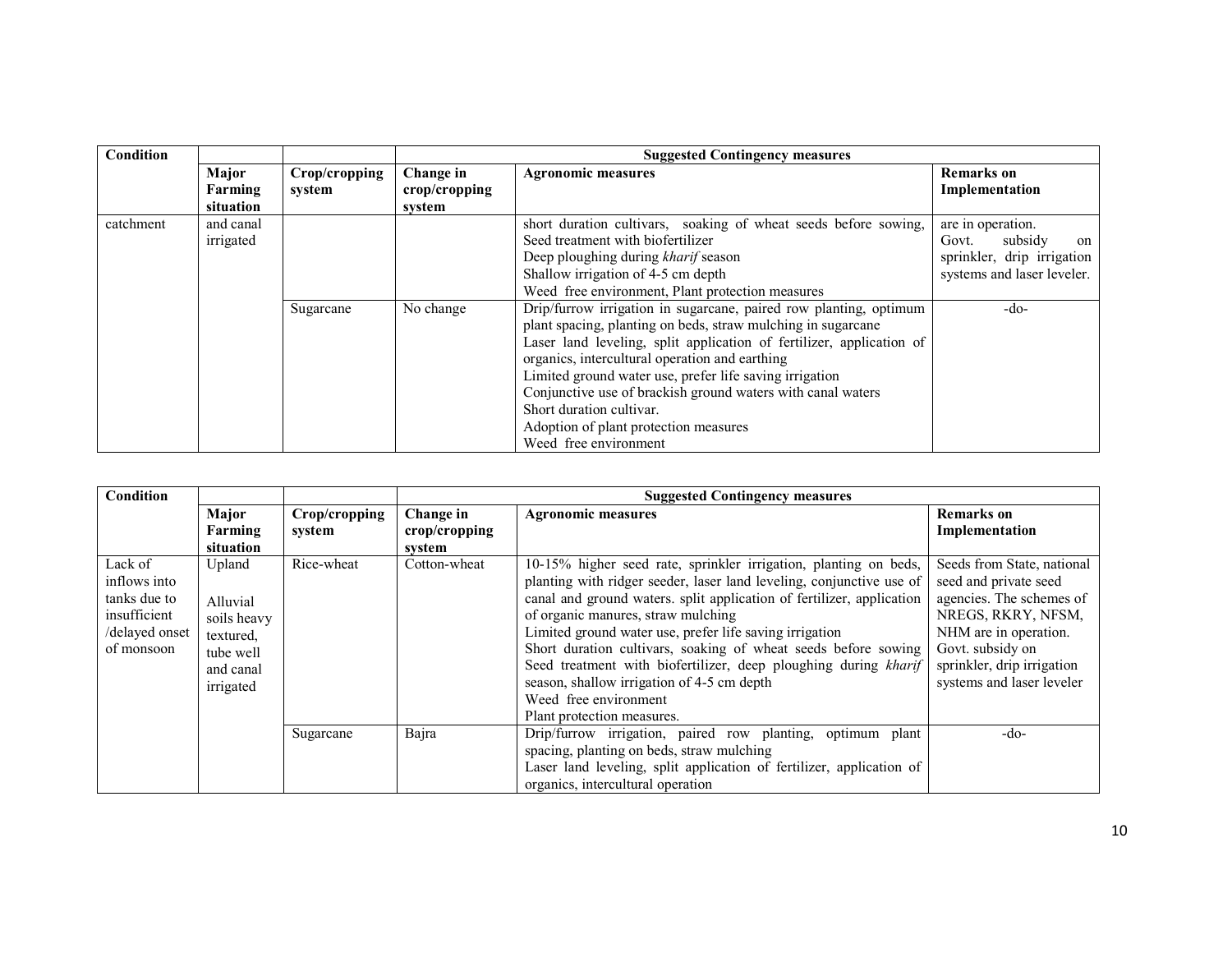| <b>Condition</b> |           |               |                           | <b>Suggested Contingency measures</b>                       |                   |  |
|------------------|-----------|---------------|---------------------------|-------------------------------------------------------------|-------------------|--|
|                  | Major     | Crop/cropping | Change in                 | <b>Agronomic measures</b>                                   | <b>Remarks</b> on |  |
|                  | Farming   | system        | $\mathbf{crop/c}$ ropping |                                                             | Implementation    |  |
|                  | situation |               | system                    |                                                             |                   |  |
|                  |           |               |                           | Limited ground water use, prefer life saving irrigation     |                   |  |
|                  |           |               |                           | Conjunctive use of brackish ground waters with canal waters |                   |  |
|                  |           |               |                           | Short duration cultivars.                                   |                   |  |
|                  |           |               |                           | Adoption of plant protection measures                       |                   |  |
|                  |           |               |                           | Weed free environment                                       |                   |  |

| Condition                                                      |                                                                     |                         | <b>Suggested Contingency measures</b> |                                                                                                                                                                                                                                                                                                                                                                                                                                                                                                                                                             |                                                                                                                                                                                                               |  |
|----------------------------------------------------------------|---------------------------------------------------------------------|-------------------------|---------------------------------------|-------------------------------------------------------------------------------------------------------------------------------------------------------------------------------------------------------------------------------------------------------------------------------------------------------------------------------------------------------------------------------------------------------------------------------------------------------------------------------------------------------------------------------------------------------------|---------------------------------------------------------------------------------------------------------------------------------------------------------------------------------------------------------------|--|
|                                                                | Major<br>Farming<br>situation                                       | Crop/cropping<br>system | Change in<br>crop/cropping<br>system  | <b>Agronomic measures</b>                                                                                                                                                                                                                                                                                                                                                                                                                                                                                                                                   | <b>Remarks</b> on<br>Implementation                                                                                                                                                                           |  |
| Insufficient<br>groundwater<br>recharge due<br>to low rainfall | Upland<br>Alluvial<br>soils, tube<br>well and<br>canal<br>irrigated | Rice-wheat              | Cotton-wheat                          | 10-15% higher seed rate, sprinkler irrigation, planting on beds,<br>planting with ridger seeder, laser land leveling, conjunctive use of<br>canal and ground waters. split application of fertilizer, application<br>of organic manures, straw mulching. Limited ground water use,<br>prefer life saving irrigation, Short duration cultivars, soaking of<br>wheat seeds before sowing. Seed treatment with biofertilizer, deep<br>ploughing during kharif season, shallow irrigation of 4-5 cm depth,<br>Weed free environment, Plant protection measures. | Seeds from State, national<br>seed and private seed<br>agencies. The schemes of<br>NREGS, RKRY, NFSM,<br>NHM are in operation.<br>Govt. subsidy on<br>sprinkler, drip irrigation<br>systems and laser leveler |  |
|                                                                |                                                                     | Sugarcane               | Bajra                                 | Drip/furrow irrigation, paired row planting, optimum plant<br>spacing, planting on beds, straw mulching<br>Laser land leveling, split application of fertilizer, application of<br>organics, intercultural operation<br>Limited ground water use, prefer life saving irrigation<br>Conjunctive use of brackish ground waters with canal waters<br>Short duration cultivars<br>Adoption of plant protection measures<br>Weed free environment                                                                                                                | $-do-$                                                                                                                                                                                                        |  |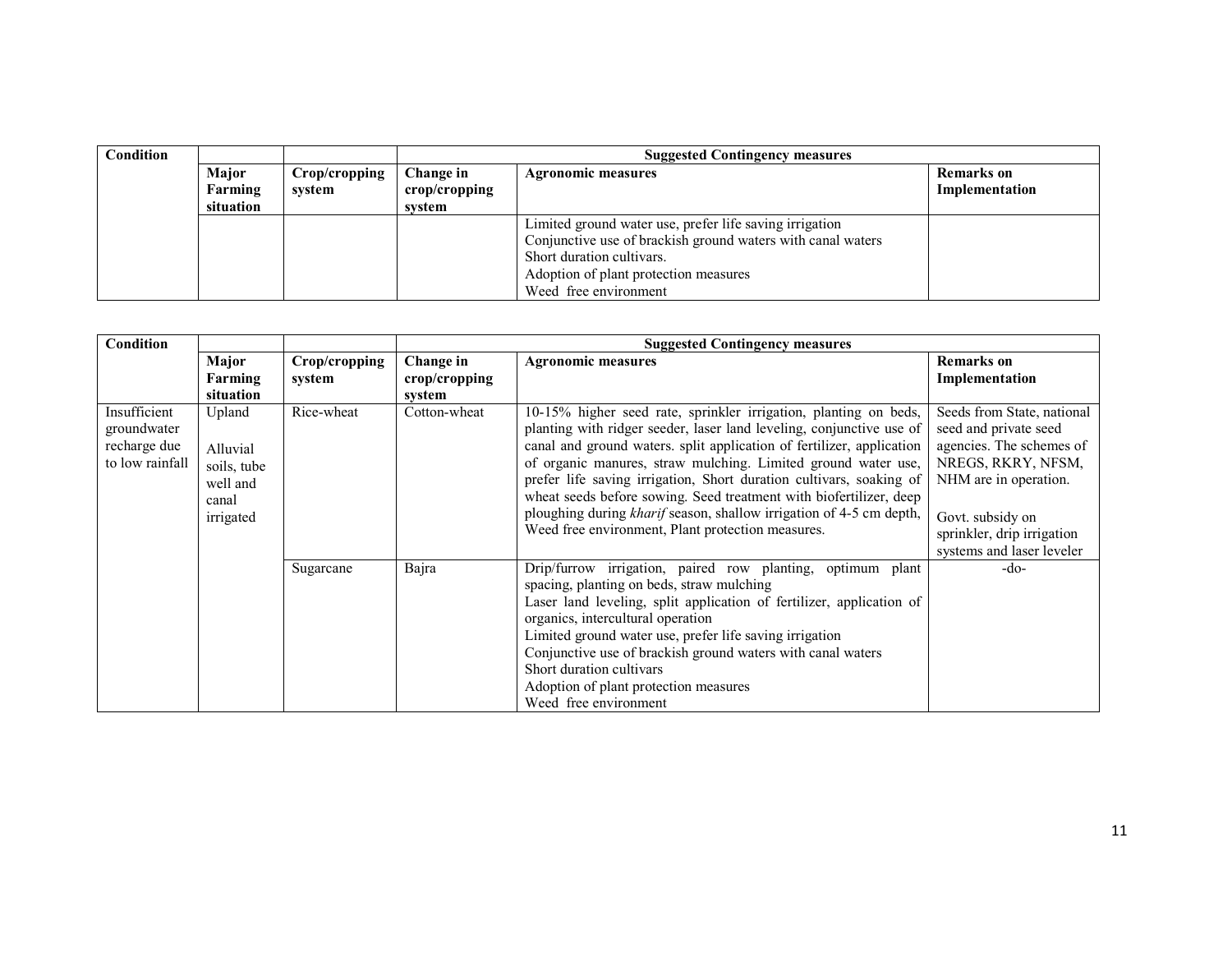### 2.2 Unusual rains (untimely, unseasonal etc)

| <b>Condition</b>                                                     | <b>Suggested contingency measure</b>                                                                                                                                                  |                                                                                                                                                                                                                                                                                                                                                                    |                                                                                 |                                                                                                                                                                                                                                                                                          |  |  |
|----------------------------------------------------------------------|---------------------------------------------------------------------------------------------------------------------------------------------------------------------------------------|--------------------------------------------------------------------------------------------------------------------------------------------------------------------------------------------------------------------------------------------------------------------------------------------------------------------------------------------------------------------|---------------------------------------------------------------------------------|------------------------------------------------------------------------------------------------------------------------------------------------------------------------------------------------------------------------------------------------------------------------------------------|--|--|
| Continuous high rainfall in a short<br>span leading to water logging | <b>Vegetative stage</b>                                                                                                                                                               | <b>Flowering stage</b>                                                                                                                                                                                                                                                                                                                                             | Crop maturity stage                                                             | Post harvest                                                                                                                                                                                                                                                                             |  |  |
| Rice                                                                 |                                                                                                                                                                                       | Drainage                                                                                                                                                                                                                                                                                                                                                           | Drainage                                                                        | Shifting to dry place                                                                                                                                                                                                                                                                    |  |  |
| Wheat                                                                | Drainage                                                                                                                                                                              | $-do-$                                                                                                                                                                                                                                                                                                                                                             | $-do-$                                                                          | $-do-$                                                                                                                                                                                                                                                                                   |  |  |
| Bajra                                                                | Planting on beds and drainage                                                                                                                                                         | $-do-$                                                                                                                                                                                                                                                                                                                                                             | $-do-$                                                                          | $-do-$                                                                                                                                                                                                                                                                                   |  |  |
| Cotton                                                               | $-do-$                                                                                                                                                                                | $-do-$                                                                                                                                                                                                                                                                                                                                                             | $-do-$                                                                          | $-do-$                                                                                                                                                                                                                                                                                   |  |  |
| Sugarcane                                                            | Drainage, if depth of standing<br>water is $>$ 5-6 cm                                                                                                                                 | $-do-$                                                                                                                                                                                                                                                                                                                                                             | $-do-$                                                                          | $-do-$                                                                                                                                                                                                                                                                                   |  |  |
| Horticulture                                                         |                                                                                                                                                                                       |                                                                                                                                                                                                                                                                                                                                                                    |                                                                                 |                                                                                                                                                                                                                                                                                          |  |  |
| Give details crop wise                                               | 1. No adverse effect<br>2.<br>Removal of unwanted sprouts<br>insecticides<br>$\&$<br>3.<br>Spray<br>pesticides to control the insect<br>$&$ pest<br>4. Drain out water if heavy rains | 1. Drain out the excess water<br>to avoid flower and fruit<br>drop<br>2. To control the fruit drop<br>apply foliar application of<br>nutrients<br>and<br>growth<br>regulators<br>insecticide<br>3. Apply<br>&<br>pesticides to control<br>the<br>insect & pest and diseases<br>on young developing fruits<br>4. Plough the field to increase<br>the root aeration. | Harvest the fruit crops $ 1$ .<br>timely and send to the<br>market immediately. | Apply fungicide to<br>avoid post harvest<br>diseases.<br>2.<br>Proper covering of<br>the produce.<br>Proper grading and<br>3.<br>cleaning of<br>fruits<br>immediately<br>after<br>harvest.<br>Use the damaged<br>4.<br>fruits for processing<br>water<br>Use<br>proof<br>5.<br>packaging |  |  |
| Heavy rainfall with high speed winds<br>in a short span              |                                                                                                                                                                                       |                                                                                                                                                                                                                                                                                                                                                                    |                                                                                 |                                                                                                                                                                                                                                                                                          |  |  |
| Rice                                                                 |                                                                                                                                                                                       | Drainage                                                                                                                                                                                                                                                                                                                                                           | Drainage                                                                        | Shifting to dry place                                                                                                                                                                                                                                                                    |  |  |
| Wheat                                                                | Drainage, if stagnant water                                                                                                                                                           | $-do-$                                                                                                                                                                                                                                                                                                                                                             | $-do-$                                                                          | $-do-$                                                                                                                                                                                                                                                                                   |  |  |
| Bajra                                                                | $-do-$                                                                                                                                                                                | $-do-$                                                                                                                                                                                                                                                                                                                                                             | $-do-$                                                                          | $-do-$                                                                                                                                                                                                                                                                                   |  |  |
| Cotton                                                               | $-do-$                                                                                                                                                                                | $-do-$                                                                                                                                                                                                                                                                                                                                                             | $-do-$                                                                          | $-do-$                                                                                                                                                                                                                                                                                   |  |  |
| Sugarcane                                                            | Drainage, if depth of standing<br>water is $>$ 5-6 cm                                                                                                                                 | $-do-$                                                                                                                                                                                                                                                                                                                                                             | $-do-$                                                                          | $-do-$                                                                                                                                                                                                                                                                                   |  |  |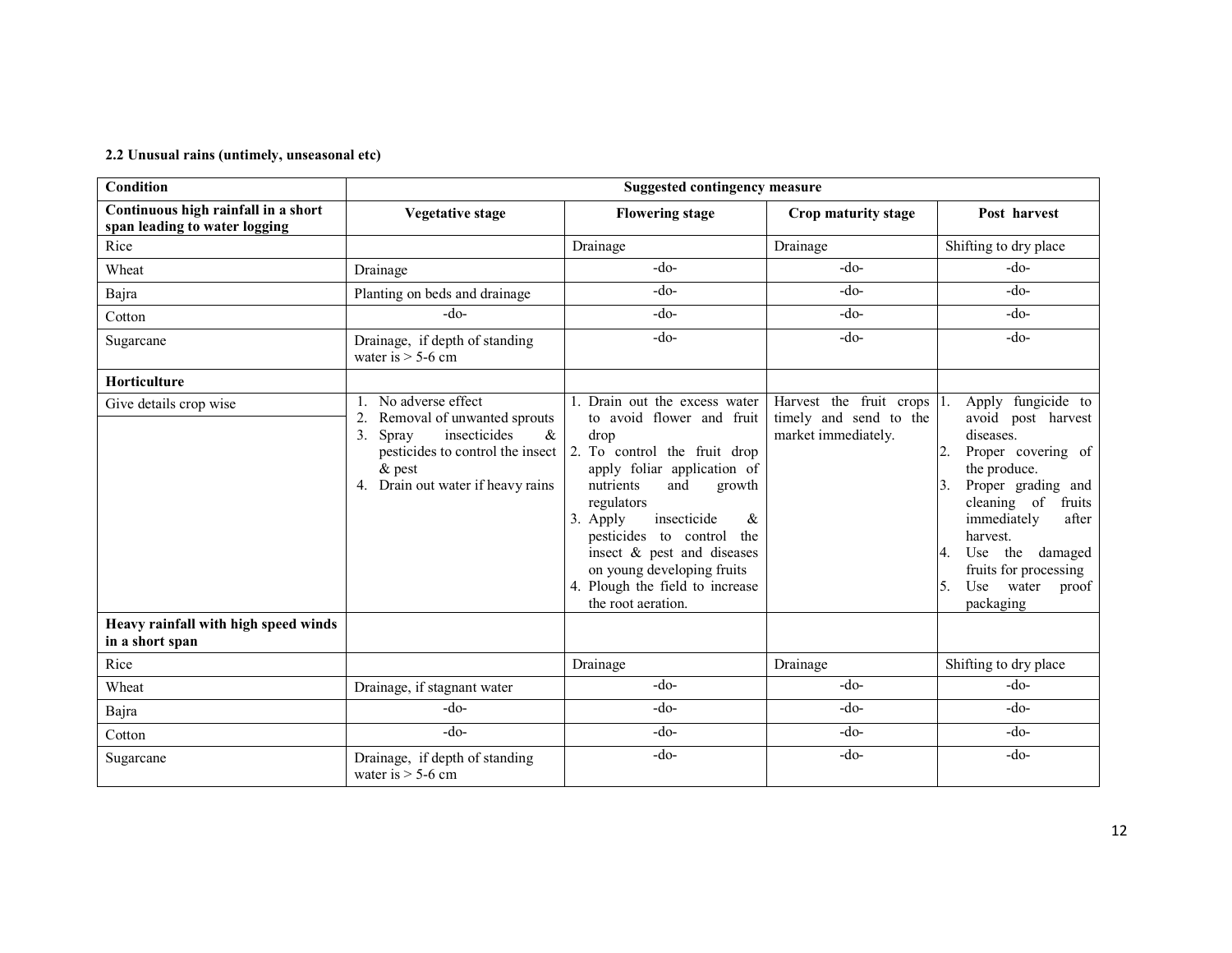| Horticulture                                                                                                                                      |                                                                                                                                                                                                                                                                              |                                                                                                                                                                                                                                                                                                                                                                 |                                                                          |                                                                                                                                                                                                                                                                                    |
|---------------------------------------------------------------------------------------------------------------------------------------------------|------------------------------------------------------------------------------------------------------------------------------------------------------------------------------------------------------------------------------------------------------------------------------|-----------------------------------------------------------------------------------------------------------------------------------------------------------------------------------------------------------------------------------------------------------------------------------------------------------------------------------------------------------------|--------------------------------------------------------------------------|------------------------------------------------------------------------------------------------------------------------------------------------------------------------------------------------------------------------------------------------------------------------------------|
| All crops                                                                                                                                         | Drain out water if heavy rains                                                                                                                                                                                                                                               | 1. Drain out the excess water<br>to avoid flower and fruit<br>drop<br>2. To control the fruit drop<br>apply foliar application of<br>nutrients<br>and<br>growth<br>regulators<br>3. Apply<br>insecticide<br>&<br>pesticides to control the<br>insect & pest and diseases<br>on young developing fruits<br>4. Plough the field to increase<br>the root aeration. | Harvest the fruit crops<br>timely and send to the<br>market immediately. | Apply fungicide to<br>1.<br>avoid post harvest<br>diseases.<br>2. Proper covering of<br>the produce.<br>3. Proper grading and<br>cleaning of<br>fruits<br>immediately<br>after<br>harvest.<br>4. Use the damaged<br>fruits for processing<br>5. Use<br>water<br>proof<br>packaging |
| Outbreak of pests and diseases due to unseasonal rains                                                                                            |                                                                                                                                                                                                                                                                              |                                                                                                                                                                                                                                                                                                                                                                 |                                                                          |                                                                                                                                                                                                                                                                                    |
| Rice : Bacterial leaf blight, blast<br>disease and false smut increases due to<br>rains<br>Wheat: Yellow and brown rust of<br>wheat become severe | Soak 10 kg of seed in 10 lt. water<br>suspension of Emisan / Bavistin<br>10 gm $+1$ g Streptocycline for 24<br>hrs. before sowing.<br>N <sub>0</sub><br>recommendation at vegetative<br>stage for BLB control<br>Spray 600 - 800 gm Mancozeb<br>200 lt. of water/acre at the | Follow recommended control<br>measures                                                                                                                                                                                                                                                                                                                          |                                                                          |                                                                                                                                                                                                                                                                                    |
| Powdery mildew intensity becomes<br>low to moderate<br>Karnal bunt increases                                                                      | appearance of disease and repeat<br>after 15-20 days<br>For powdery mildew control<br>spray 600-800 gm wettable<br>sulphur/200 lt. of water/acre                                                                                                                             |                                                                                                                                                                                                                                                                                                                                                                 |                                                                          |                                                                                                                                                                                                                                                                                    |
| Sugarcane: Red rot becomes severe<br>due to heavy rains                                                                                           | Use disease free setts treated with<br>Emisan containing 6% mercury<br>(Hg) for 4-5 min. or hot steam<br>treated disease free setts                                                                                                                                          |                                                                                                                                                                                                                                                                                                                                                                 |                                                                          |                                                                                                                                                                                                                                                                                    |
| Bajra : Downy mildew incidence<br>increases                                                                                                       | There is no control measure<br>except resistant varieties                                                                                                                                                                                                                    |                                                                                                                                                                                                                                                                                                                                                                 |                                                                          |                                                                                                                                                                                                                                                                                    |
| Cotton: Bacterial leaf blight increases<br>due to rainfall from traces to moderate<br>intensity whereas cotton leaf curl virus<br>decreases       | Soak 5 -6 kg delimited and<br>limited cotton seed in 10 lt. of<br>water suspension containing 5 g<br>Emisan $+$ 1 gm Streptocycline                                                                                                                                          |                                                                                                                                                                                                                                                                                                                                                                 |                                                                          |                                                                                                                                                                                                                                                                                    |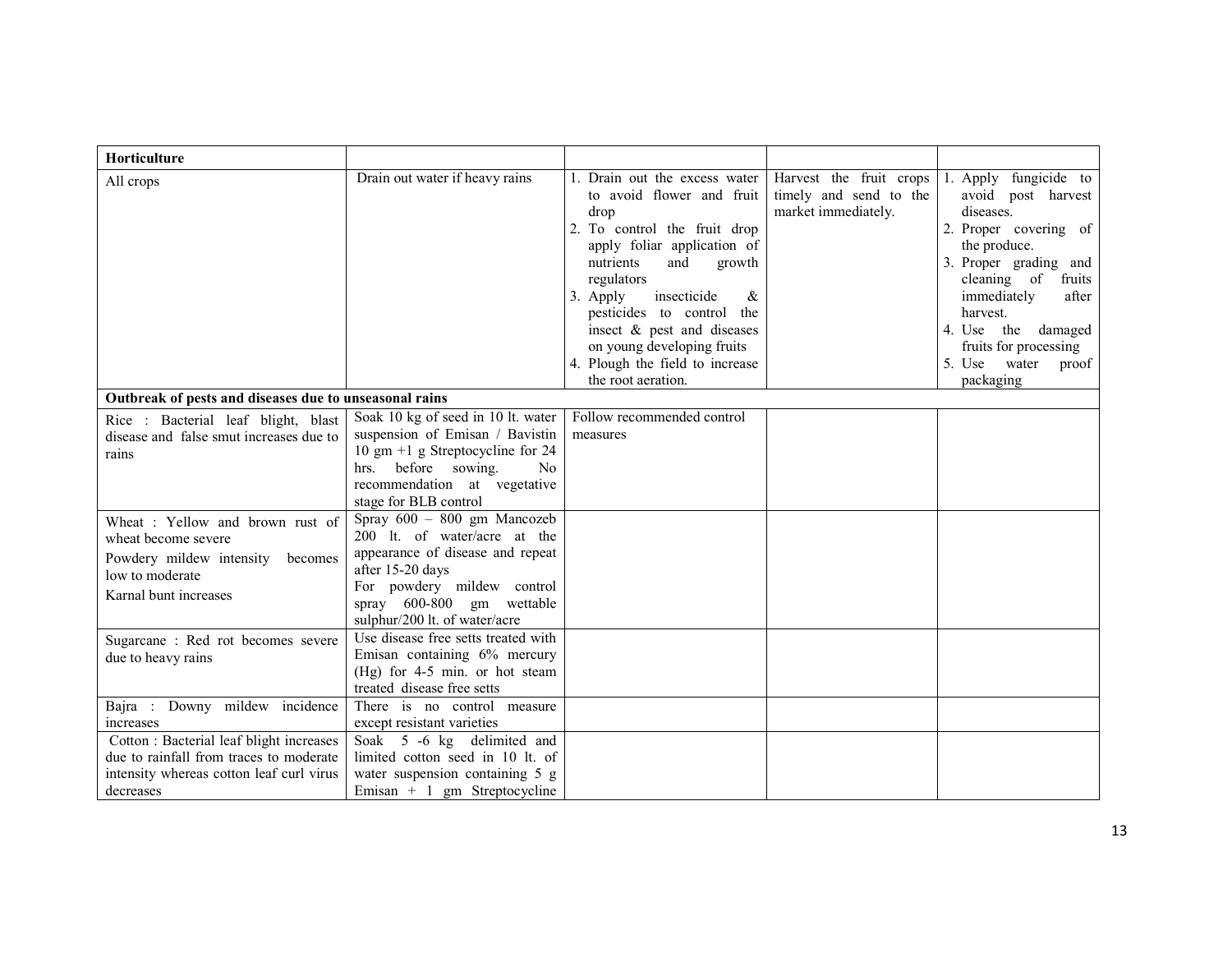|                                                                                                       | sulphate for 2 hrs. and 6-8 hrs<br>respectively before sowing        |  |  |
|-------------------------------------------------------------------------------------------------------|----------------------------------------------------------------------|--|--|
| Horticulture                                                                                          |                                                                      |  |  |
| <b>Potato:</b> Early and late blight of potato<br>increases with rainfall, viral disease<br>decreases | Spray Mancozeb $\omega$ 0.25% 4-5<br>times at an interval of 15 days |  |  |

## 2.3 Floods

| Condition                                               | Suggested contingency measure <sup>o</sup>                                                                                                                                               |                              |                           |                              |  |
|---------------------------------------------------------|------------------------------------------------------------------------------------------------------------------------------------------------------------------------------------------|------------------------------|---------------------------|------------------------------|--|
| Transient water logging/partial inundation <sup>1</sup> | Seedling / nursery stage                                                                                                                                                                 | Vegetative stage             | Reproductive stage        | At harvest                   |  |
| Rice                                                    | Drainage, if stagnant water                                                                                                                                                              | Drainage                     | Drainage                  | Shifting to dry<br>place     |  |
| Wheat                                                   | -do-                                                                                                                                                                                     | $-do-$                       | $-do-$                    | -do-                         |  |
| Sugarcane                                               | -do-                                                                                                                                                                                     | -do-                         | $-do-$                    | $-do-$                       |  |
| Bajra                                                   | $-do-$                                                                                                                                                                                   | -do-                         | $-do-$                    | -do-                         |  |
| Cotton                                                  | $-do-$                                                                                                                                                                                   | -do-                         | $-do-$                    | -do-                         |  |
| <b>Horticulture</b>                                     |                                                                                                                                                                                          |                              |                           |                              |  |
| All crops                                               | Drain out the flood water<br>↘<br>Spray of nutrients/supplementation<br>Prefer plantation of water logging resistant crop like Jamun.<br>Mount planting of fruit trees                   |                              |                           | Drain out the<br>flood water |  |
| Continuous submergence for more than 2 days             |                                                                                                                                                                                          |                              |                           |                              |  |
| Rice                                                    | No adverse effect on crop                                                                                                                                                                | No adverse effect on<br>crop | No adverse effect on crop | Shifting to dry<br>place     |  |
| Wheat                                                   | Drainage, if stagnant water                                                                                                                                                              | Drainage                     | Drainage                  | $-do-$                       |  |
| Sugarcane                                               | -do-                                                                                                                                                                                     | -do-                         | $-do-$                    | -do-                         |  |
| Bajra                                                   | $-do-$                                                                                                                                                                                   | -do-                         | $-do-$                    | $-do-$                       |  |
| Cotton                                                  | $-do-$                                                                                                                                                                                   | -do-                         | $-do-$                    | -do-                         |  |
| Horticulture                                            |                                                                                                                                                                                          |                              |                           |                              |  |
| All crops<br>Sea water inundation                       | Drain out the flood water<br>⋗<br>Spray of nutrients/supplementation<br>Prefer plantation of water logging resistant crop like Jamun.<br>Mount planting of fruit trees<br>⋗<br><b>NA</b> |                              |                           |                              |  |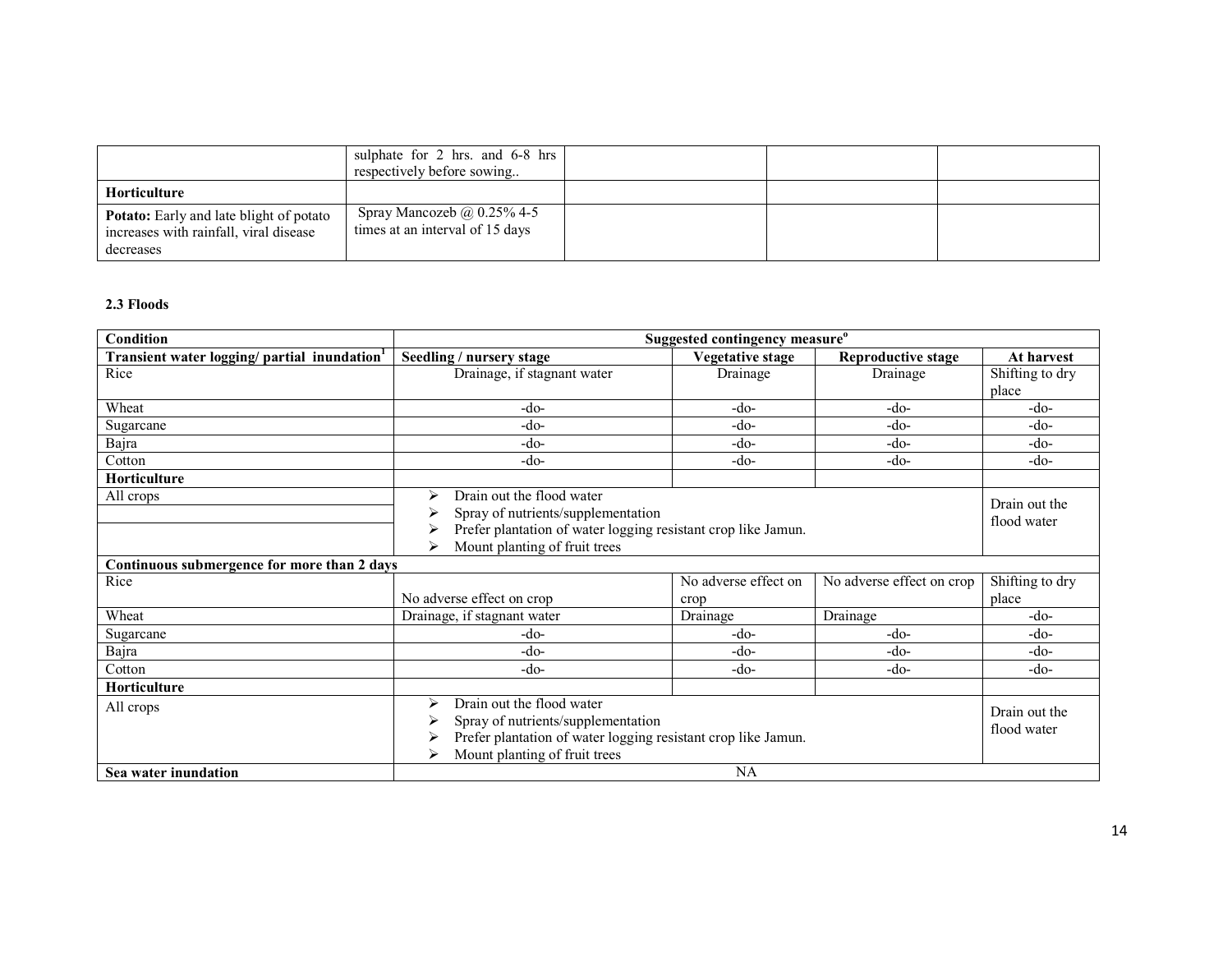|  |  |  |  | 2.4 Extreme events: Heat wave / Cold wave/Frost/ Hailstorm / Cyclone |
|--|--|--|--|----------------------------------------------------------------------|
|--|--|--|--|----------------------------------------------------------------------|

| Extreme event    | Suggested contingency measurer                                                    |                                                                                   |                                                                                               |            |  |  |
|------------------|-----------------------------------------------------------------------------------|-----------------------------------------------------------------------------------|-----------------------------------------------------------------------------------------------|------------|--|--|
| type             | Seedling / nursery stage                                                          | Vegetative stage                                                                  | Reproductive stage                                                                            | At harvest |  |  |
| <b>Heat Wave</b> |                                                                                   |                                                                                   |                                                                                               |            |  |  |
| Rice             | Micro-irrigation, avoid irrigation during<br>hot hours with poor quality waters   | Micro-irrigation avoid irrigation during<br>hot hours with poor quality waters    | $\blacksquare$                                                                                |            |  |  |
| Sugarcane        | $-do-$                                                                            | $-do-$                                                                            | Micro-sprinkler irrigation<br>Avoid irrigation during hot hours<br>With poor quality waters   |            |  |  |
| Cotton           | $-do-$                                                                            | $-do-$                                                                            | $-do-$                                                                                        |            |  |  |
| Bajra            | $-do-$                                                                            |                                                                                   |                                                                                               |            |  |  |
| Horticulture     |                                                                                   |                                                                                   |                                                                                               |            |  |  |
| Cold wave        |                                                                                   |                                                                                   |                                                                                               |            |  |  |
| Wheat            | Irrigation and proper nutrition                                                   | Irrigation and proper nutrition                                                   | Irrigation and proper nutrition                                                               |            |  |  |
| Vegetables       | $-do-$                                                                            | $-do-$                                                                            | $-do-$                                                                                        |            |  |  |
| Horticulture     |                                                                                   |                                                                                   |                                                                                               |            |  |  |
| Frost            |                                                                                   |                                                                                   |                                                                                               |            |  |  |
| Wheat            | Irrigation and proper nutrition                                                   | Irrigation and proper nutrition                                                   | Irrigation and proper nutrition                                                               |            |  |  |
| Vegetables       | Irrigation and proper nutrition, covering<br>the crop with straw or plastic sheet | Irrigation and proper nutrition, covering<br>the crop with straw or plastic sheet | Irrigation<br>and<br>nutrition,<br>proper<br>covering the crop with straw or plastic<br>sheet |            |  |  |
| Horticulture     |                                                                                   |                                                                                   |                                                                                               |            |  |  |
| <b>Hailstorm</b> |                                                                                   |                                                                                   |                                                                                               |            |  |  |
| Horticulture     | Use of Anti-hail nets                                                             |                                                                                   |                                                                                               |            |  |  |
| Cyclone          | NA                                                                                |                                                                                   |                                                                                               |            |  |  |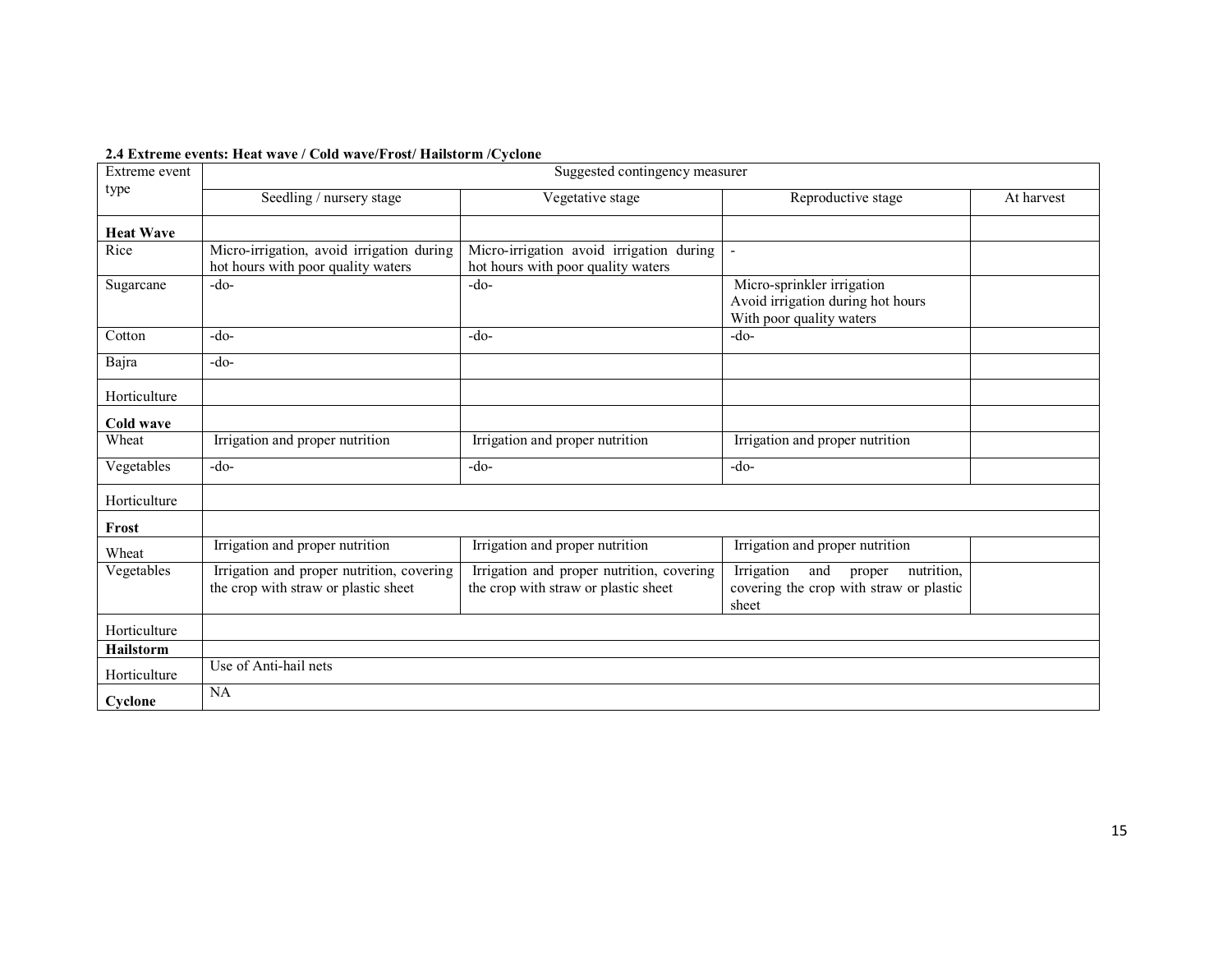#### 2.5Contingent strategies for Livestock, Poultry & Fisheries

#### 2.5.1Livestock

|                                                                                                                                                                                                                                                                                                                                                                                                                                                                                                                                                                                                                                                                                                                                                                                                                                                                                                                                                                                                                                                                                                                                                                                                                                                                                                                                     | <b>Suggested contingency measures</b>                                                                                                                                                                                                                                                                                                                                                                                                                                                                                                                                                                                                                                                                                                                                                                                                                                                                                                                                                                                                                                                           |                                                                                                                                                                                                                                                                                                  |
|-------------------------------------------------------------------------------------------------------------------------------------------------------------------------------------------------------------------------------------------------------------------------------------------------------------------------------------------------------------------------------------------------------------------------------------------------------------------------------------------------------------------------------------------------------------------------------------------------------------------------------------------------------------------------------------------------------------------------------------------------------------------------------------------------------------------------------------------------------------------------------------------------------------------------------------------------------------------------------------------------------------------------------------------------------------------------------------------------------------------------------------------------------------------------------------------------------------------------------------------------------------------------------------------------------------------------------------|-------------------------------------------------------------------------------------------------------------------------------------------------------------------------------------------------------------------------------------------------------------------------------------------------------------------------------------------------------------------------------------------------------------------------------------------------------------------------------------------------------------------------------------------------------------------------------------------------------------------------------------------------------------------------------------------------------------------------------------------------------------------------------------------------------------------------------------------------------------------------------------------------------------------------------------------------------------------------------------------------------------------------------------------------------------------------------------------------|--------------------------------------------------------------------------------------------------------------------------------------------------------------------------------------------------------------------------------------------------------------------------------------------------|
| <b>Before the event</b>                                                                                                                                                                                                                                                                                                                                                                                                                                                                                                                                                                                                                                                                                                                                                                                                                                                                                                                                                                                                                                                                                                                                                                                                                                                                                                             | During the event                                                                                                                                                                                                                                                                                                                                                                                                                                                                                                                                                                                                                                                                                                                                                                                                                                                                                                                                                                                                                                                                                | After the event                                                                                                                                                                                                                                                                                  |
|                                                                                                                                                                                                                                                                                                                                                                                                                                                                                                                                                                                                                                                                                                                                                                                                                                                                                                                                                                                                                                                                                                                                                                                                                                                                                                                                     |                                                                                                                                                                                                                                                                                                                                                                                                                                                                                                                                                                                                                                                                                                                                                                                                                                                                                                                                                                                                                                                                                                 |                                                                                                                                                                                                                                                                                                  |
| All Districts should be asked to locate their<br>feed and fodder banks in view of submergence<br>situation arising due to draught. Sufficient care<br>must be taken to sensitize the farmers to<br>protect their feed and fodder much ahead of<br>onset of monsoon.<br>The<br>sources for<br>procurement of feed / rice bran (Kunda) within<br>the district and nearest locations should be<br>about the emergency situation, which might<br>require action at their level for production and<br>supply to the identified areas within the<br>shortest possible time.<br>Complete feed blocks should be prepared and<br>stored in the feed banks for scarcity periods.<br>The livestock holders of small ruminants<br>sufficient amount of green leaves from edible<br>plants for use during the period of<br>submergence at the earliest, after receipt of<br>Animal Husbandry Department should chalk<br>out a complete programme to cater the feed &<br>fodder needs of livestock.<br>Increase the sown area under fodder crops<br>Looking to scarcity of crop residues, burning<br>of paddy straw and stubbles should not be<br>allowed in Haryana. This can be properly<br>harvested, baled, densified and fortified using<br>4% urea with molasses and transported to areas<br>of fodder scarcity. Standardized machinery for | The best option is to open fodder depots<br>for milch animals which farmers will<br>never deposit into the cattle camps and<br>establish cattle camps for dry and scrub<br>animals.<br>These camps should<br>be<br>established along assured source of water<br>or canals for drinking and growing<br>fodder.<br>Facilities like storing densified roughages<br>transported from other districts should<br>also be established adjacent to these<br>camps.<br>3. Complete feed blocks stored in the feed<br>banks should be provided to productive,<br>lactating and pregnant animals for<br>scarcity periods<br>Since stall feeding adversely affects the<br>breeding efficiency in case of sheep,<br>therefore, sheep should always be resorted<br>to natural grazing.<br>Special care is required for productive,<br>lactating and pregnant animals. These<br>animals must be supplemented with<br>additional concentrates and fodders.<br>6. Most of such animals will be retained by<br>the farmers and arrangements for fodder,<br>feed and drinking water should be made<br>accordingly. | Immediate efforts are needed to grow<br>fodder crops like oats, barley, kasni<br>and <i>lucern</i> etc. in the canal command<br>areas.<br>2.<br>Farmers<br>might<br>have<br>be<br>to<br>compensated for abandoning food or<br>commercial cash crop to<br>meet<br>contingent fodder requirements. |
|                                                                                                                                                                                                                                                                                                                                                                                                                                                                                                                                                                                                                                                                                                                                                                                                                                                                                                                                                                                                                                                                                                                                                                                                                                                                                                                                     | harvesting,<br>bailing.<br>densification<br>and                                                                                                                                                                                                                                                                                                                                                                                                                                                                                                                                                                                                                                                                                                                                                                                                                                                                                                                                                                                                                                                 | identified, and the suppliers kept informed 2.<br>should be educated/ informed to collect 4.<br>draught warning. The district authorities of $\vert$ 5.                                                                                                                                          |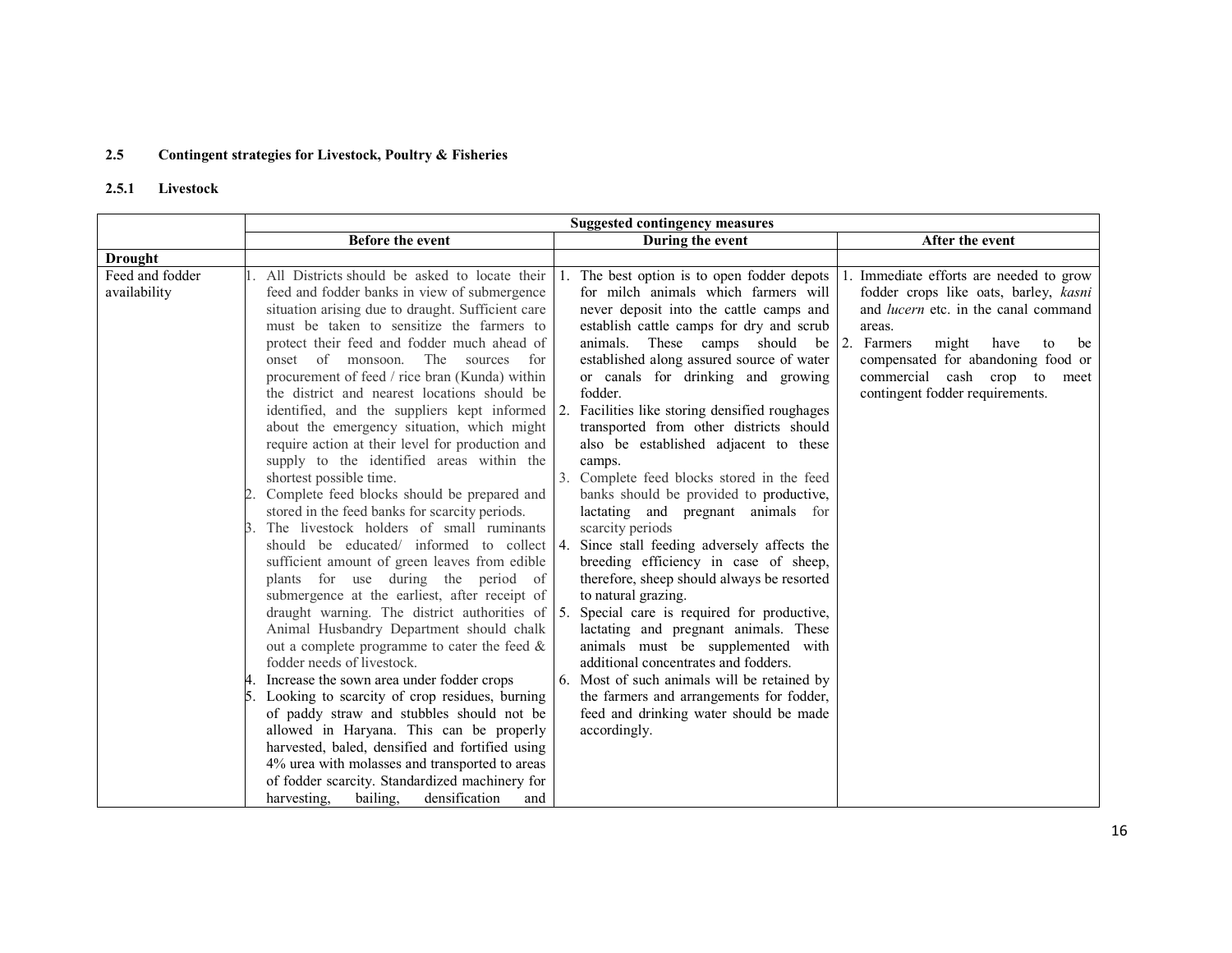|                                  | <b>Suggested contingency measures</b>                                                                                                                                                                                                                                                                                                                                                                                                                                                                                                                                                                                                                                    |                                                                                                                                                                                                                                                                                                                                                                                                                                                                                                                                                                           |                                                                                                                                                                                                                                                                                                                                                                                                                              |
|----------------------------------|--------------------------------------------------------------------------------------------------------------------------------------------------------------------------------------------------------------------------------------------------------------------------------------------------------------------------------------------------------------------------------------------------------------------------------------------------------------------------------------------------------------------------------------------------------------------------------------------------------------------------------------------------------------------------|---------------------------------------------------------------------------------------------------------------------------------------------------------------------------------------------------------------------------------------------------------------------------------------------------------------------------------------------------------------------------------------------------------------------------------------------------------------------------------------------------------------------------------------------------------------------------|------------------------------------------------------------------------------------------------------------------------------------------------------------------------------------------------------------------------------------------------------------------------------------------------------------------------------------------------------------------------------------------------------------------------------|
|                                  | Before the event                                                                                                                                                                                                                                                                                                                                                                                                                                                                                                                                                                                                                                                         | During the event                                                                                                                                                                                                                                                                                                                                                                                                                                                                                                                                                          | After the event                                                                                                                                                                                                                                                                                                                                                                                                              |
|                                  | fortification is available with Punjab Agro<br>Federation and in the market.                                                                                                                                                                                                                                                                                                                                                                                                                                                                                                                                                                                             |                                                                                                                                                                                                                                                                                                                                                                                                                                                                                                                                                                           |                                                                                                                                                                                                                                                                                                                                                                                                                              |
| Drinking water                   | Prior to the onset of summer all the water<br>ponds/lakes in the villages/cities should be filled<br>up with canal water/tube wells.                                                                                                                                                                                                                                                                                                                                                                                                                                                                                                                                     | 1. All the affected livestock should have an<br>clean drinking<br>to<br>water.<br>access<br>Arrangements are required to be made in<br>this regard with the help of concerned<br>Government functionaries of the Districts.<br>2. Resorting to alternate day watering to<br>camel, sheep and goats. Experimental<br>evidences show that even watering twice<br>a week did not have much adverse effect<br>on body weight of the sheep.<br>3. Avoiding long distance grazing, as tired<br>animals need more and frequent watering<br>and feeding.                          | Normal supply of water should be<br>restored.                                                                                                                                                                                                                                                                                                                                                                                |
| Health and disease<br>management | Constitution of task force at district and sub<br>division level which will formulate guidelines for<br>action should have a mobile veterinary unit at<br>their disposal. Procurement of mineral and feed<br>supplements, life saving drugs, electrolytes,<br>vaccines etc.                                                                                                                                                                                                                                                                                                                                                                                              | Disbursement of supplements, treatment of<br>affected animals in camps, proper disposal of<br>dead animals, deworming and vaccinations.                                                                                                                                                                                                                                                                                                                                                                                                                                   | of<br>affected<br>Rehabilitation<br>animals,<br>provision of veterinary aid and follow up,<br>provide supplements etc to make up<br>losses for deficiencies.                                                                                                                                                                                                                                                                 |
| <b>Floods</b>                    |                                                                                                                                                                                                                                                                                                                                                                                                                                                                                                                                                                                                                                                                          |                                                                                                                                                                                                                                                                                                                                                                                                                                                                                                                                                                           |                                                                                                                                                                                                                                                                                                                                                                                                                              |
| Feed and fodder<br>availability  | 1. All Districts should be asked to locate their<br>and fodder<br>banks in view of<br>feed<br>submergence situation arising due to floods.<br>Sufficient care must be taken to sensitize the<br>farmers to protect their feed and fodder much<br>ahead of onset of monsoon. The sources for<br>procurement of feed / rice bran (Kunda)<br>within the district and nearest locations should<br>be identified, and the suppliers kept informed<br>about the emergency situation, which might<br>require action at their level for production and<br>supply to the identified areas within the<br>shortest possible time.<br>2. Complete feed blocks should be prepared and | 1. The best option is to open fodder depots 1.<br>for milch animals which farmers will<br>never deposit into the cattle camps and<br>establish cattle camps for dry and scrub<br>These camps should be 2.<br>animals.<br>established along assured source of water<br>or canals for drinking and growing<br>fodder.<br>2. Facilities like storing densified roughages 3.<br>transported from other parts of the<br>country should also be established<br>adjacent to these camps.<br>3. Immediate efforts are needed to grow<br>fodder crops like oats, barley, kasni and | Immediate efforts are needed to grow<br>fodder crops like oats, barley, kasni<br>and <i>lucern</i> etc. in the canal command<br>areas.<br>Farmers<br>might<br>have<br>be<br>to<br>compensated for abandoning food or<br>commercial cash crops to meet<br>contingent fodder requirements.<br>After the sheds have dried, these<br>should be disinfected and regular feed<br>of the animals should be introduced<br>gradually. |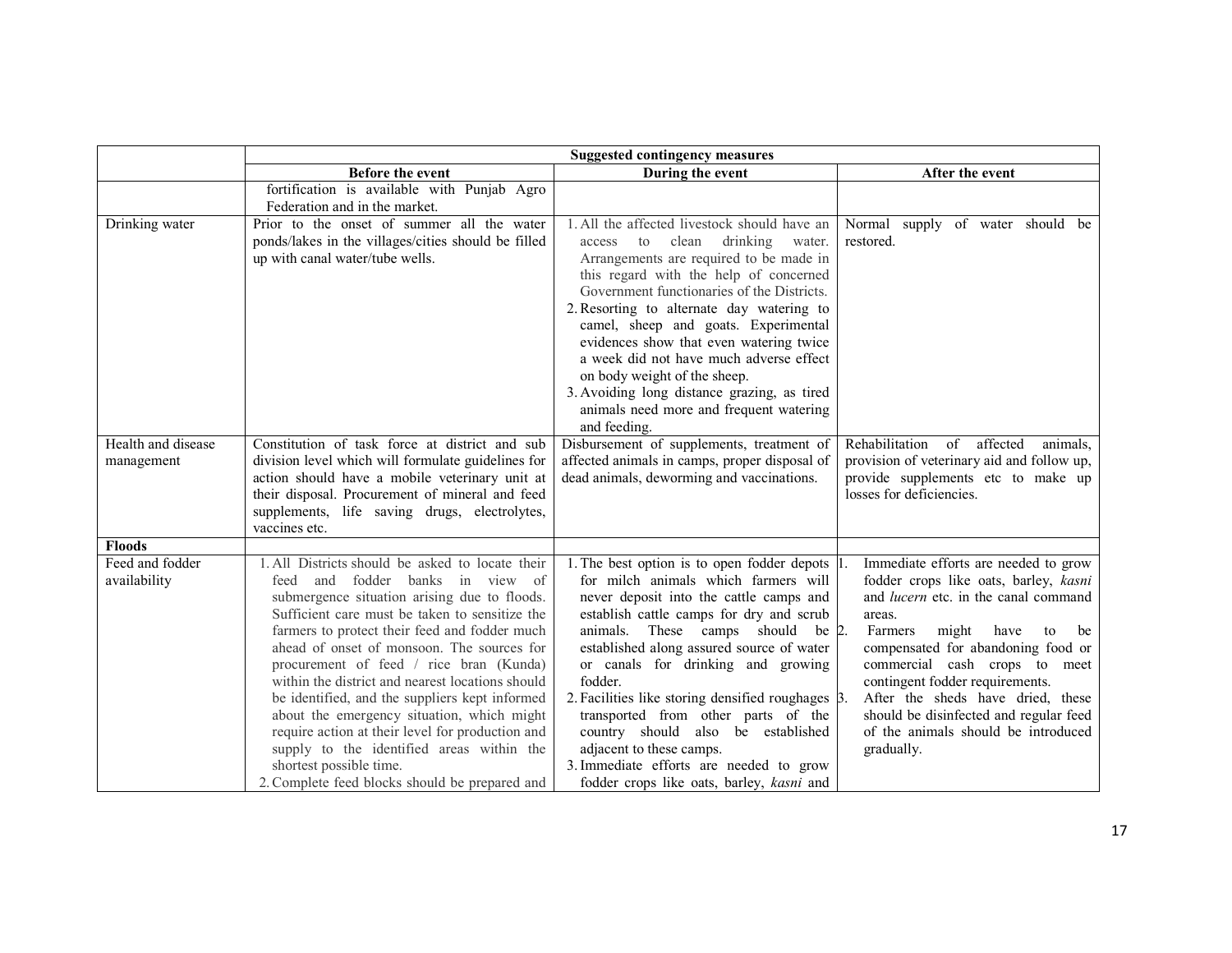|                    | <b>Suggested contingency measures</b>                                                                                                                                                                                                                                                                                                                                                                                                                                                                                                                                                                                                                                                                                                                                                                                                                                                                                                                                                                                                                                                                                                                                                                       |                                                                                                                                                                                                                                                                                                                                                                                                                                                                                                                                                                                                                                                                                 |                                                  |  |
|--------------------|-------------------------------------------------------------------------------------------------------------------------------------------------------------------------------------------------------------------------------------------------------------------------------------------------------------------------------------------------------------------------------------------------------------------------------------------------------------------------------------------------------------------------------------------------------------------------------------------------------------------------------------------------------------------------------------------------------------------------------------------------------------------------------------------------------------------------------------------------------------------------------------------------------------------------------------------------------------------------------------------------------------------------------------------------------------------------------------------------------------------------------------------------------------------------------------------------------------|---------------------------------------------------------------------------------------------------------------------------------------------------------------------------------------------------------------------------------------------------------------------------------------------------------------------------------------------------------------------------------------------------------------------------------------------------------------------------------------------------------------------------------------------------------------------------------------------------------------------------------------------------------------------------------|--------------------------------------------------|--|
|                    | Before the event                                                                                                                                                                                                                                                                                                                                                                                                                                                                                                                                                                                                                                                                                                                                                                                                                                                                                                                                                                                                                                                                                                                                                                                            | During the event                                                                                                                                                                                                                                                                                                                                                                                                                                                                                                                                                                                                                                                                | After the event                                  |  |
|                    | stored in the feed banks for scarcity periods<br>3. The livestock holders of small ruminants<br>should be educated/ informed to collect<br>sufficient amount of green leaves from edible<br>plants for use during the period of<br>submergence at the earliest, after receipt of<br>draught warning. The district authorities of<br>Animal Husbandry Department chalk out a<br>complete programme to cater the feed $\&$<br>fodder needs of cattle, buffalo, sheep, goat,<br>pig, dog, poultry birds etc.<br>4. The livestock holders of livestockare trained<br>regarding shifting of animals before flooding.<br>The farmers are instructed to let loose their<br>animals instead of tieing much before flood.<br>5. Increase the sown area under fodder crops<br>6. Looking to scarcity of crop residues, burning<br>of paddy straw and stubbles should not be<br>allowed in Haryana. This can be properly<br>harvested, bailed, densified and fortified using<br>4% urea with molasses and transported to<br>areas of fodder scarcity. Standardized<br>harvesting.<br>machinery<br>for<br>bailing.<br>densification and fortification is available<br>with Punjab Agro Federation and in the<br>market. | <i>lucern</i> etc. in the canal command areas.<br>4. Farmers might have to be compensated<br>for abandoning food or commercial cash<br>crops to meet contingent fodder<br>requirements.<br>5. Since stall feeding adversely affects the<br>breeding efficiency in case of sheep,<br>therefore, sheep should always be resorted<br>to natural grazing.<br>6. Special care is required for productive,<br>lactating and pregnant animals. These<br>animals must be supplemented with<br>additional concentrates and fodders.<br>7. Most of such animals will be retained by<br>the farmers and arrangements for fodder,<br>feed and drinking water should be made<br>accordingly. |                                                  |  |
| Drinking water     | Tube wells should be installed before monsoon<br>to provide underground water to the livestock<br>during flood period.                                                                                                                                                                                                                                                                                                                                                                                                                                                                                                                                                                                                                                                                                                                                                                                                                                                                                                                                                                                                                                                                                      | All the affected livestock and poultry<br>should have an access to clean drinking<br>water. Arrangements are required to be<br>made in this regard with the help of<br>concerned Government functionaries of<br>the Districts. The available water may be<br>chlorinated if required with help of<br>Halogen Tablet prior to drinking by                                                                                                                                                                                                                                                                                                                                        | Normal<br>supply of water should be<br>restored. |  |
| Health and disease | Constitution of task force at district and sub-                                                                                                                                                                                                                                                                                                                                                                                                                                                                                                                                                                                                                                                                                                                                                                                                                                                                                                                                                                                                                                                                                                                                                             | livestock and poultry.<br>Evacuate to safe places, provide veterinary                                                                                                                                                                                                                                                                                                                                                                                                                                                                                                                                                                                                           | Rehabilitation<br>of<br>affected<br>animals.     |  |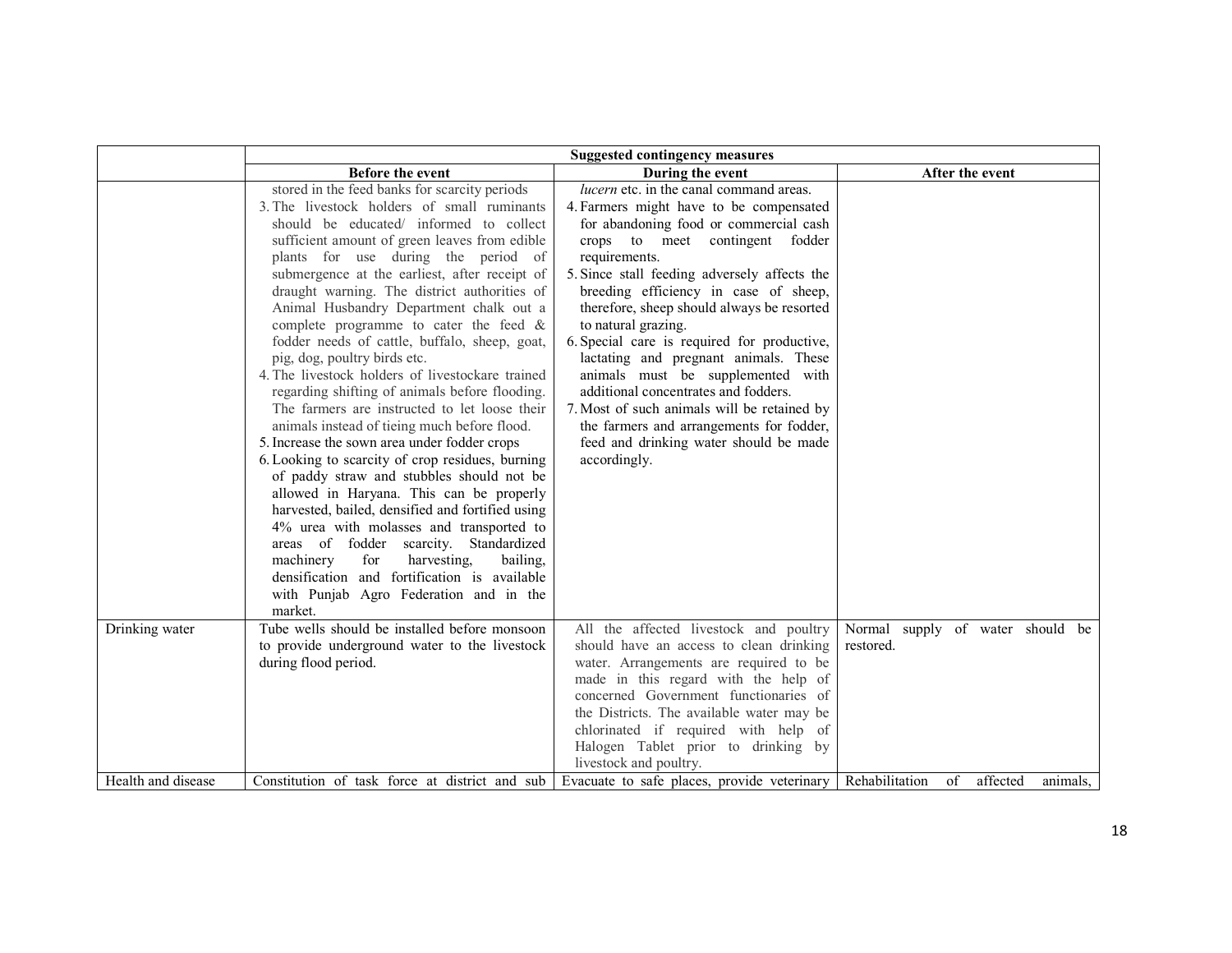|                                   | <b>Suggested contingency measures</b>                                                                                                                                                          |                                                                                                                                                                                                                                                                                                                  |                                                                                                                                                                                                     |
|-----------------------------------|------------------------------------------------------------------------------------------------------------------------------------------------------------------------------------------------|------------------------------------------------------------------------------------------------------------------------------------------------------------------------------------------------------------------------------------------------------------------------------------------------------------------|-----------------------------------------------------------------------------------------------------------------------------------------------------------------------------------------------------|
|                                   | <b>Before the event</b>                                                                                                                                                                        | During the event                                                                                                                                                                                                                                                                                                 | After the event                                                                                                                                                                                     |
| management                        | division level which will formulate guidelines for<br>action. Procurement of mineral and feed<br>supplements, life saving drugs, electrolytes,<br>vaccines etc. Workout places for evacuation. | aid to affected animals, proper disposal of<br>dead animals, disainfection of drinking<br>water. If not already done, carry out<br>deworming and vaccinations for HS, FMD,<br>BQ in cattle, PPR, sheep pox, ET in sheep<br>and goats, swine fever in pigs.                                                       | provision of veterinary aid and follow up,<br>provide supplements etc. Disinfection of<br>area, control of vectors, prevention of<br>spread of disease/outbreaks. Treatment of<br>affected animals. |
| Cyclone                           | $-NA-$                                                                                                                                                                                         |                                                                                                                                                                                                                                                                                                                  |                                                                                                                                                                                                     |
| Feed and fodder<br>availability   |                                                                                                                                                                                                |                                                                                                                                                                                                                                                                                                                  |                                                                                                                                                                                                     |
| Drinking water                    |                                                                                                                                                                                                |                                                                                                                                                                                                                                                                                                                  |                                                                                                                                                                                                     |
| Health and disease<br>management  |                                                                                                                                                                                                |                                                                                                                                                                                                                                                                                                                  |                                                                                                                                                                                                     |
| <b>Heat wave and cold</b>         |                                                                                                                                                                                                |                                                                                                                                                                                                                                                                                                                  |                                                                                                                                                                                                     |
| wave                              |                                                                                                                                                                                                |                                                                                                                                                                                                                                                                                                                  |                                                                                                                                                                                                     |
| Shelter/environment<br>management | Necessary arrangement of tatties, gunny bags<br>and tirpal should be made available so as to cover<br>the sheds during heat and cold waves                                                     | Window of the sheds should be covered<br>with gunny bags, tatties, and tirpal.<br>Electric fans should be provided in the<br>sheds and if possible desert cooler should<br>be provided during heat period.<br>High energy and readily available sources<br>of energy nutrients may be provided in the<br>ration. | Normal shelter should be restored                                                                                                                                                                   |
| Health and disease<br>management  | Provision of shelter/roof/covered and open area<br>to animals, procurement of life saving drugs and<br>vaccines.                                                                               | Cold waves: Cover the animal with old<br>blanket/gunny bag etc. Heat wave: Sprinkle<br>water/take buffaloes to ponds. Treat affected<br>animals, vaccinate if not done earlier.                                                                                                                                  | Treatment of affected animals, provide<br>veterinary aid and follow up.                                                                                                                             |

#### 2.5.2Poultry

|                  | Suggested contingency measures                                                                      |                                                                                                                             |                 |
|------------------|-----------------------------------------------------------------------------------------------------|-----------------------------------------------------------------------------------------------------------------------------|-----------------|
|                  | <b>Before the event</b>                                                                             | During the event                                                                                                            | After the event |
| <b>Drought</b>   |                                                                                                     |                                                                                                                             |                 |
| Shortage of feed |                                                                                                     | All Districts should be asked to locate their   Poultry farmers should be provided with   Normal feeding should be restored |                 |
| ingredients      | feed banks in view of submergence situation sufficient amount of feed ingredients and               |                                                                                                                             |                 |
|                  | arising due to draught. Sufficient care must be $\vert$ complete feed during draught situation from |                                                                                                                             |                 |
|                  | taken to sensitize the farmers to protect their feed   the feed banks.                              |                                                                                                                             |                 |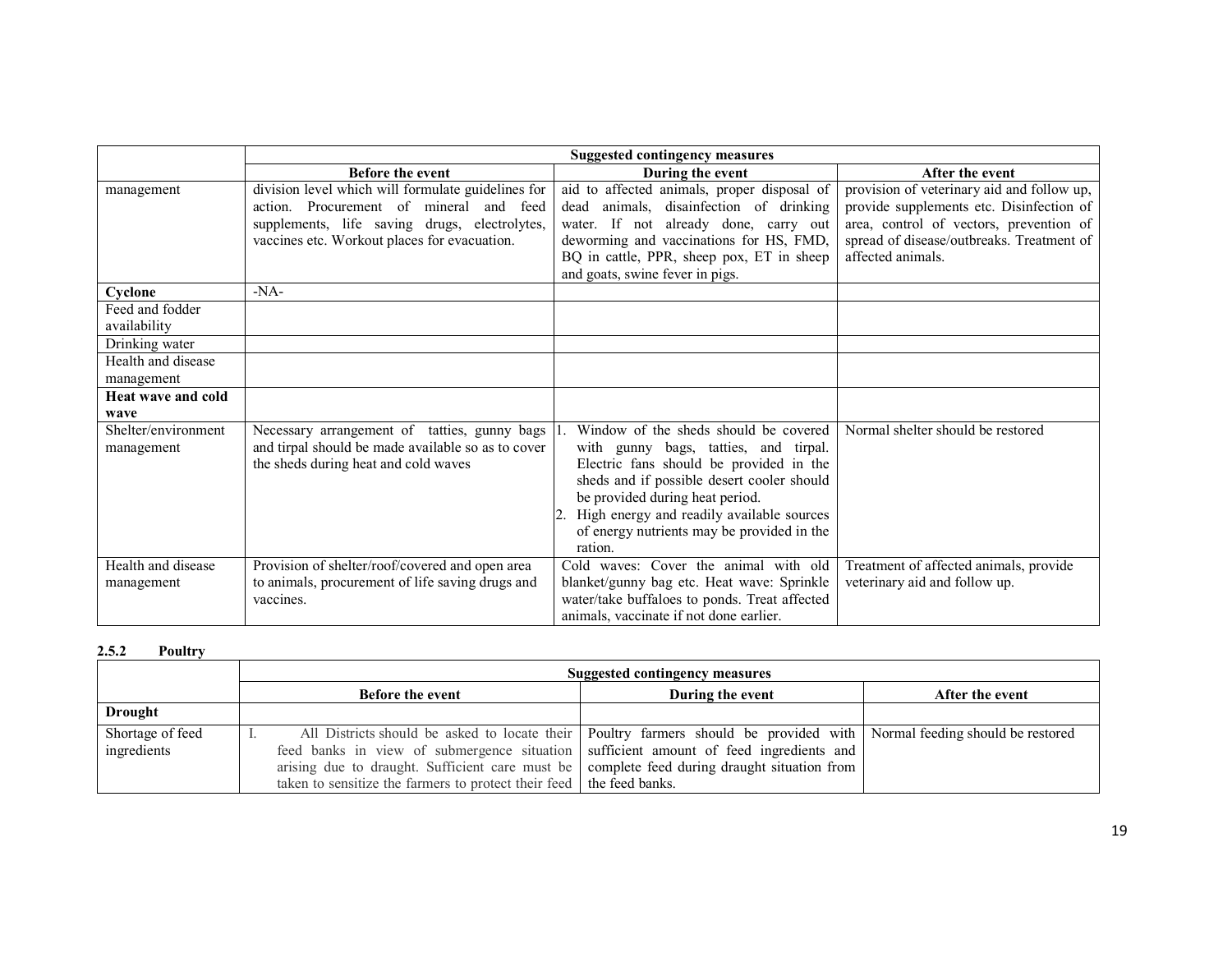|                                  | and fodder much ahead of onset of monsoon. The<br>sources for procurement of feed / rice bran<br>(Kunda) within the district and nearest locations<br>should be identified, and the suppliers kept<br>informed about the emergency situation, which<br>might require action at their level for production<br>and supply to the identified areas within the<br>shortest possible time.<br>The district authorities of Animal Husbandry<br>П.<br>Department should chalk out a complete<br>programme to cater to feed the poultry birds.                                                                                                                                                                                                                                                                   |                                                                                                                                                                                                                           |                                                                                                                                                                      |
|----------------------------------|----------------------------------------------------------------------------------------------------------------------------------------------------------------------------------------------------------------------------------------------------------------------------------------------------------------------------------------------------------------------------------------------------------------------------------------------------------------------------------------------------------------------------------------------------------------------------------------------------------------------------------------------------------------------------------------------------------------------------------------------------------------------------------------------------------|---------------------------------------------------------------------------------------------------------------------------------------------------------------------------------------------------------------------------|----------------------------------------------------------------------------------------------------------------------------------------------------------------------|
| Drinking water                   | Necessary arrangement for water storage should be<br>made. Hand pumps should be installed around the<br>sheds. Sufficient quantity of electrolytes should be<br>ensured.                                                                                                                                                                                                                                                                                                                                                                                                                                                                                                                                                                                                                                 | All the affected poultry should have an<br>drinking<br>clean<br>to<br>water.<br>access<br>Arrangements are required to be made in this<br>regard with the help of concerned<br>Government functionaries of the Districts. | Normal drinking water restored                                                                                                                                       |
| Health and disease<br>management | Constitution of task force at district and sub division<br>level which will formulate guidelines for action should<br>have a mobile veterinary unit at their disposal.<br>Commercial poultry farms can procure grain/feed in<br>advance.                                                                                                                                                                                                                                                                                                                                                                                                                                                                                                                                                                 | In backyard birds, put some grains and<br>sufficient water inside the enclosure, provide<br>some vitamin supplement.                                                                                                      | backyard poultry, carry<br>In<br>out<br>deworming and vaccination for<br>Ranikhet disease<br>and<br>Gumboro.<br>Provide<br>vitamins<br>and<br>mineral<br>supplement. |
| <b>Floods</b>                    |                                                                                                                                                                                                                                                                                                                                                                                                                                                                                                                                                                                                                                                                                                                                                                                                          |                                                                                                                                                                                                                           |                                                                                                                                                                      |
| Shortage of feed<br>ingredients  | All Districts should be asked to locate their feed<br>L.<br>banks in view of submergence situation arising<br>due to flood. Sufficient care must be taken to<br>sensitize the farmers to protect their feed much<br>ahead of onset of monsoon. The sources for<br>procurement of feed / rice bran (Kunda) within the<br>district and nearest locations should be identified,<br>and the suppliers kept informed about the<br>emergency situation, which might require action<br>at their level for production and supply to the<br>identified areas within the shortest possible time.<br>II. The poultry farmers should be trained regarding<br>shifting of birds before flood. For shifting of<br>poultry birds to safer places, the farmer should be<br>educated to make suitable cages from bamboos. | Sufficient quantity of feeds stored in the<br>feed banks should be made available to the<br>poultry farmers.                                                                                                              | Normal feeding should be restored                                                                                                                                    |
| Drinking water                   | Prior to the onset of monsoon tube wells should                                                                                                                                                                                                                                                                                                                                                                                                                                                                                                                                                                                                                                                                                                                                                          | All the affected poultry should have an                                                                                                                                                                                   | Normal drinking water restored                                                                                                                                       |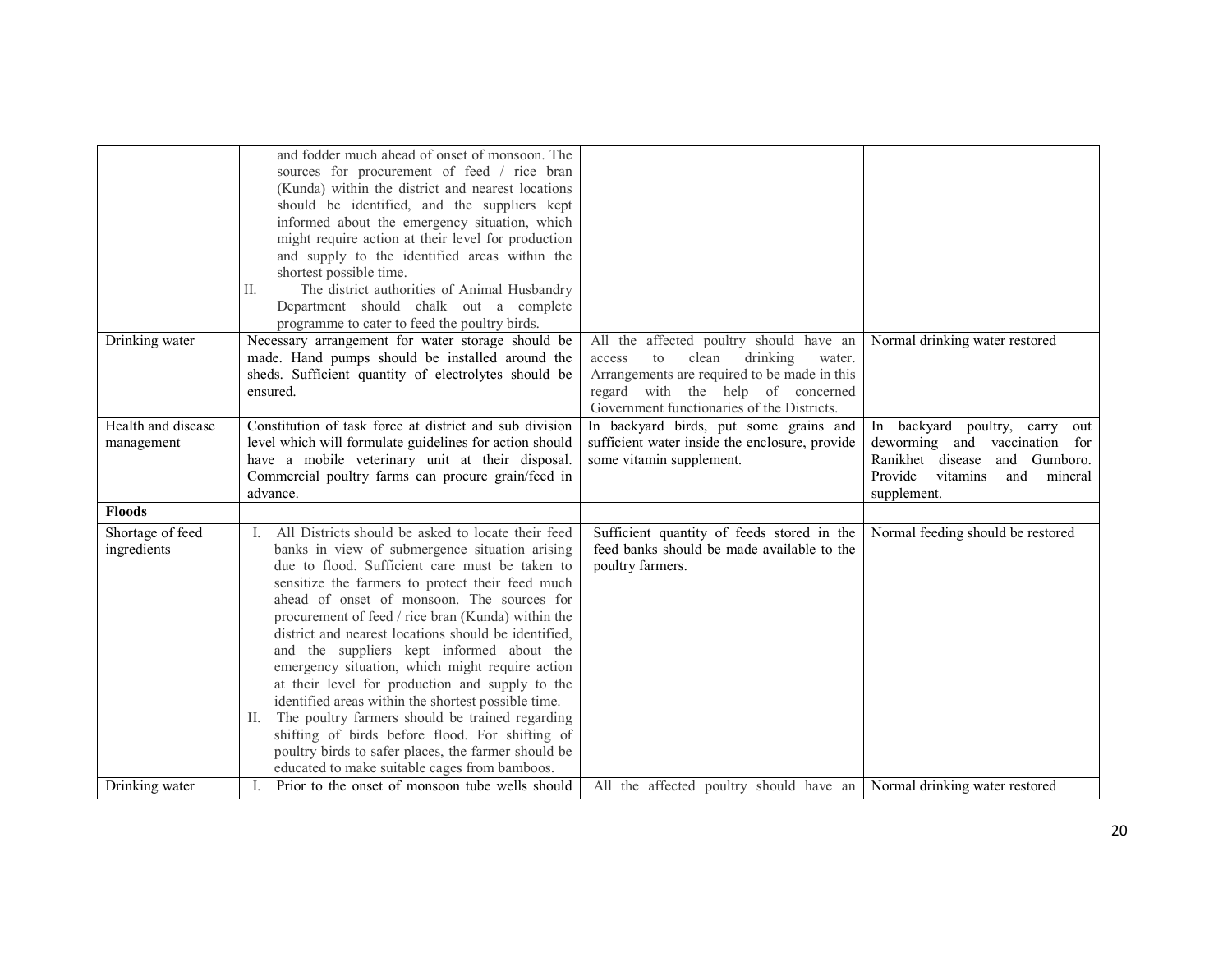|                     | be installed in the villages and near to the poultry    | drinking<br>clean<br>water.<br>to<br>access     |                                       |
|---------------------|---------------------------------------------------------|-------------------------------------------------|---------------------------------------|
|                     | farms so as to provide underground water during         | Arrangements are required to be made in         |                                       |
|                     | flood.                                                  | this regard with the help of concerned          |                                       |
|                     |                                                         | Government functionaries of the Districts.      |                                       |
|                     |                                                         | The available water may be chlorinated if       |                                       |
|                     |                                                         | required with help of Halogen Tablet prior      |                                       |
|                     |                                                         | to drinking by livestock and poultry.           |                                       |
| Health and disease  | Constitution of task force at district and sub division | Evacuate the birds to safer places. Carry out   | Make the shed dry, sprinkle lime and  |
| management          | level which will formulate guidelines for action should | deworming and vaccinations. May dispose         | spray insecticides and disinfectant   |
|                     | have a mobile veterinary unit at their disposal. Make   | off/sell birds for meat purpose. Proper         | before placement of birds, use of     |
|                     | provision of shelter for evacuation and arrangement     | disposal of dead birds.                         | coccidiostat in feed or water, and    |
|                     | around farm so that flood water does not enter poultry  |                                                 | proper disposal of dead birds.        |
|                     | farm/shed. Provision or facilities for disposal of dead |                                                 |                                       |
|                     | birds.                                                  |                                                 |                                       |
| Cyclone             | $-NA-$                                                  |                                                 |                                       |
| Shortage of feed    |                                                         |                                                 |                                       |
| ingredients         |                                                         |                                                 |                                       |
| Drinking water      |                                                         |                                                 |                                       |
|                     |                                                         |                                                 |                                       |
| Health and disease  | Keep arrangements in place in shed for heating during   | Avoid too much fluctuation below the            | affected<br>Treatment<br>of<br>birds, |
| management          | winter/cold waves and for cooling by use of             | temperature of 70 °F and above 100 °F. Use      | vaccination if delayed may be carried |
|                     | electrolytes<br>sprinklers/foggers.<br>Procure<br>and   | bukharies, gas burner, secure curtains during   | out as per schedule.                  |
|                     | supplements.                                            | winter. Provide a course of antibiotics in feed |                                       |
|                     |                                                         | or water for 3-5 days to combat respiratory     |                                       |
|                     |                                                         | problems. Provide vitamin C, electrolyte in     |                                       |
|                     |                                                         | drinking water during heat waves and use of     |                                       |
|                     |                                                         | foggers, wetting of curtains, sprinkling of     |                                       |
|                     |                                                         | water etc. during heat waves. May dispose       |                                       |
|                     |                                                         | off/sell birds if heavy mortality occurring.    |                                       |
| Heat wave and cold  |                                                         |                                                 |                                       |
| wave                |                                                         |                                                 |                                       |
| Shelter/environment | Necessary arrangement of tatties, gunny bags and        | 1. Window of the sheds should be covered        | Normal shelter should be restored     |
| management          | tirpal should be made available so as to cover the      | with gunny bags, tatties, and tirpal.           |                                       |
|                     | sheds during heat and cold waves                        | Electric fans should be provided in the         |                                       |
|                     |                                                         | sheds and if possible desert cooler should      |                                       |
|                     |                                                         | be provided during heat period.                 |                                       |
|                     |                                                         | 2. High energy and readily available sources    |                                       |
|                     |                                                         | of energy nutrients may be provided in the      |                                       |
|                     |                                                         | ration.                                         |                                       |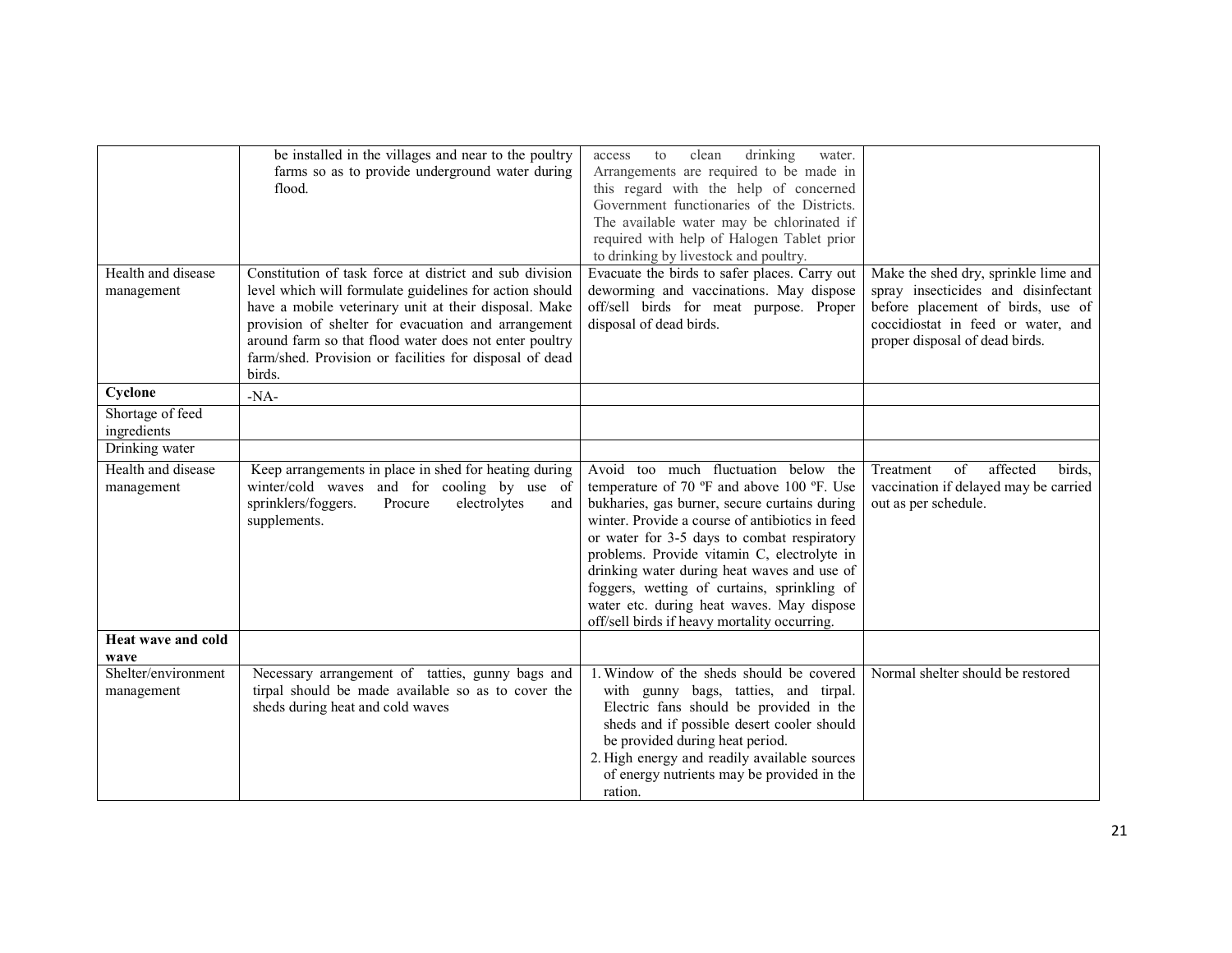| 2.5.3 Fisheries |  |
|-----------------|--|
|                 |  |

|                                                                         | <b>Suggested contingency measures</b>                                                |                                                                     |                                                                                              |
|-------------------------------------------------------------------------|--------------------------------------------------------------------------------------|---------------------------------------------------------------------|----------------------------------------------------------------------------------------------|
|                                                                         | <b>Before the event</b>                                                              | During the event                                                    | After the event                                                                              |
| 1) Drought                                                              |                                                                                      |                                                                     |                                                                                              |
| A. Capture                                                              |                                                                                      |                                                                     |                                                                                              |
| Marine                                                                  |                                                                                      |                                                                     |                                                                                              |
| Inland                                                                  |                                                                                      |                                                                     |                                                                                              |
| (i) Shallow water depth due to<br>insufficient rains/inflow             |                                                                                      |                                                                     |                                                                                              |
| (ii) Changes in water quality                                           |                                                                                      |                                                                     |                                                                                              |
| <b>B.</b> Aquaculture                                                   |                                                                                      |                                                                     |                                                                                              |
| (i) Shallow water in ponds due to<br>insufficient rains/inflow          | Further increase the depth of ponds, store<br>the fish stock in $1 \& 2$ ponds only. | Sell the big fishes and keep the smaller<br>fishes in one tank.     | Stock the young fishes in different tanks,<br>species wise.                                  |
| (ii) Impact of salt load build up in<br>ponds / change in water quality | Continuously add some water from tube<br>well/water source in fish ponds             | Do not allow the water level to go below<br>3.5 feet in fish ponds. | Stock the young fishes in different tanks<br>and keep the water between<br>3.5 and 6.0 feet. |
| 2) Floods                                                               |                                                                                      |                                                                     |                                                                                              |
| A. Capture                                                              |                                                                                      |                                                                     |                                                                                              |
| Marine                                                                  | NA                                                                                   |                                                                     |                                                                                              |
| Inland                                                                  | <b>NA</b>                                                                            |                                                                     |                                                                                              |
| (i) No. of boats / nets/damaged                                         |                                                                                      |                                                                     |                                                                                              |
| (ii) No.of houses damaged                                               |                                                                                      |                                                                     |                                                                                              |
| (iii) Loss of stock                                                     |                                                                                      |                                                                     |                                                                                              |
| (iv) Changes in water quality                                           |                                                                                      |                                                                     |                                                                                              |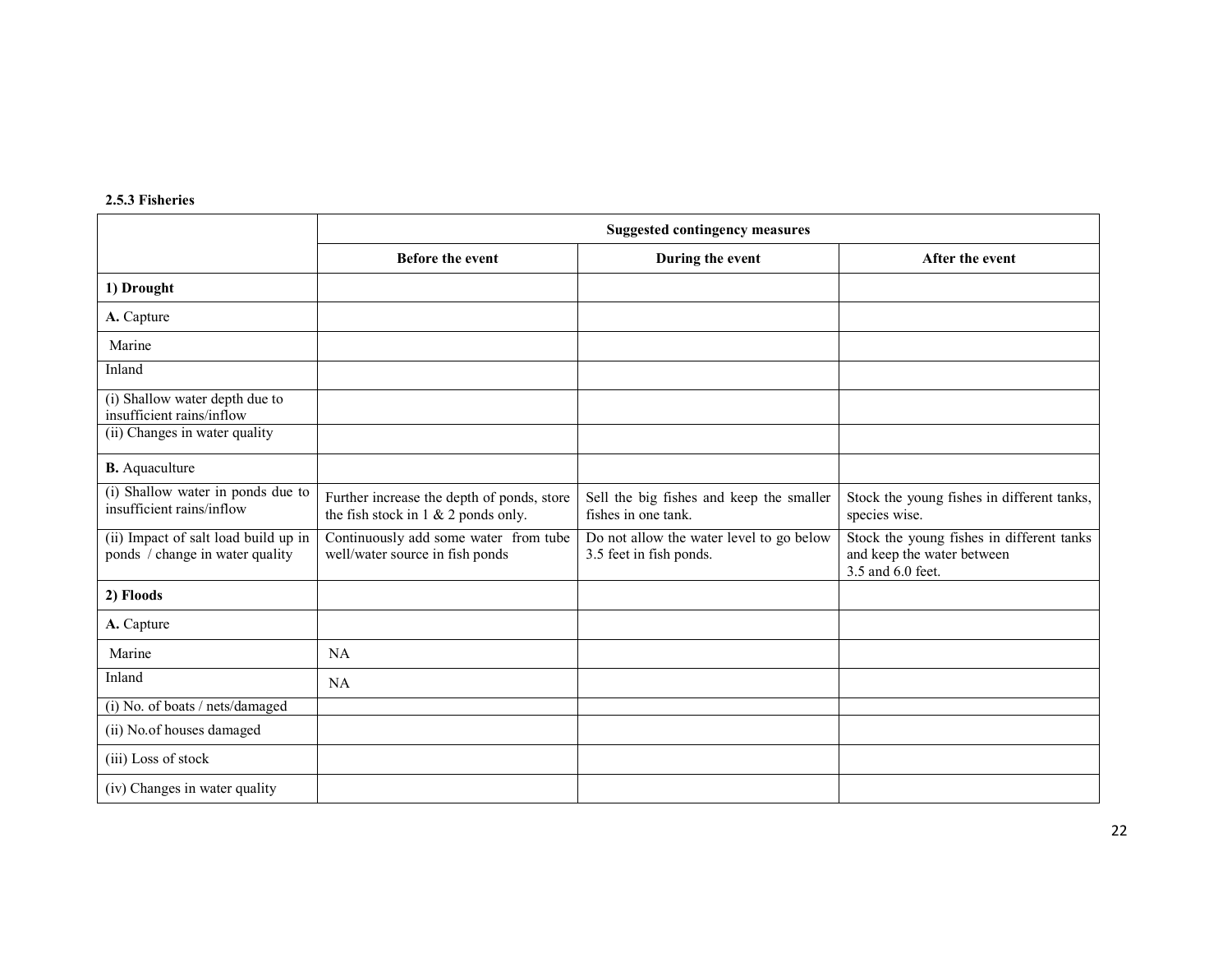| (v) Health and diseases                                         |                                                                                                                       |                                                                                                        |                                                                                                                                                        |
|-----------------------------------------------------------------|-----------------------------------------------------------------------------------------------------------------------|--------------------------------------------------------------------------------------------------------|--------------------------------------------------------------------------------------------------------------------------------------------------------|
| <b>B.</b> Aquaculture                                           |                                                                                                                       |                                                                                                        |                                                                                                                                                        |
| (i) Inundation with flood water                                 | Boundaries/Bundhs with height >6 feet<br>may be made around fish ponds, will<br>restrict, escape of fishes from ponds | Netout and stock the fishes in one big<br>tanks and make the bundh >6 feet height<br>around the ponds. | Remove the bundh separately and release<br>the fishes, species-wise in tanks.                                                                          |
| (ii) Water contamination and<br>changes in water quality        | Add more fresh water in each tank (tube<br>well/canal), grow aquatic weeds.                                           | Repeatedly filter and recirculate water<br>from stocking tanks                                         | Filter, recirculate and add new fresh<br>water every week, will decrease fish<br>mortality.                                                            |
| (iii) Health and diseases                                       | Treat the pond water with $KmNO4$ ( $\ddot{a}$ ) 10<br>ppm in each fish tanks. Add new fresh<br>water periodically.   | Disinfect fish ponds with $KmNO4$ (a)<br>10g/10,000 liter water fortnightly.                           | Treatment with KmNO <sub>4</sub> must continue<br>for one month even after flood situation<br>is out. Remove the highly infected fishes<br>from ponds. |
| (iv) Loss of stock and inputs<br>(feed, chemicals etc)          | Store the inputs at safer places.                                                                                     | Move stock and inputs to safer places<br>and acquire fresh stock in shortage.                          | Retain the normal arrangements.                                                                                                                        |
| (v) Infrastructure damage (pumps,<br>aerators, huts etc)        | Make alternate arrangements according<br>to the anticipated conditions                                                | maintenance/repairing<br>Proper<br>of<br>damaged infrastructure or make new<br>arrangements.           | of<br>Proper<br>maintenance/repairing<br>damaged infrastructure.                                                                                       |
| 3. Cyclone / Tsunami                                            |                                                                                                                       |                                                                                                        |                                                                                                                                                        |
| A. Capture                                                      |                                                                                                                       |                                                                                                        |                                                                                                                                                        |
| Marine                                                          |                                                                                                                       |                                                                                                        |                                                                                                                                                        |
| (i) Average compensation paid<br>due to loss of fishermen lives |                                                                                                                       |                                                                                                        |                                                                                                                                                        |
| (ii) Avg. no. of boats $\overline{\phantom{a}}$<br>nets/damaged |                                                                                                                       |                                                                                                        |                                                                                                                                                        |
| (iii) Avg. no. of houses damaged                                |                                                                                                                       |                                                                                                        |                                                                                                                                                        |
| Inland                                                          |                                                                                                                       |                                                                                                        |                                                                                                                                                        |
| B. Aquaculture                                                  |                                                                                                                       |                                                                                                        |                                                                                                                                                        |
| (i) Overflow / flooding of ponds                                |                                                                                                                       |                                                                                                        |                                                                                                                                                        |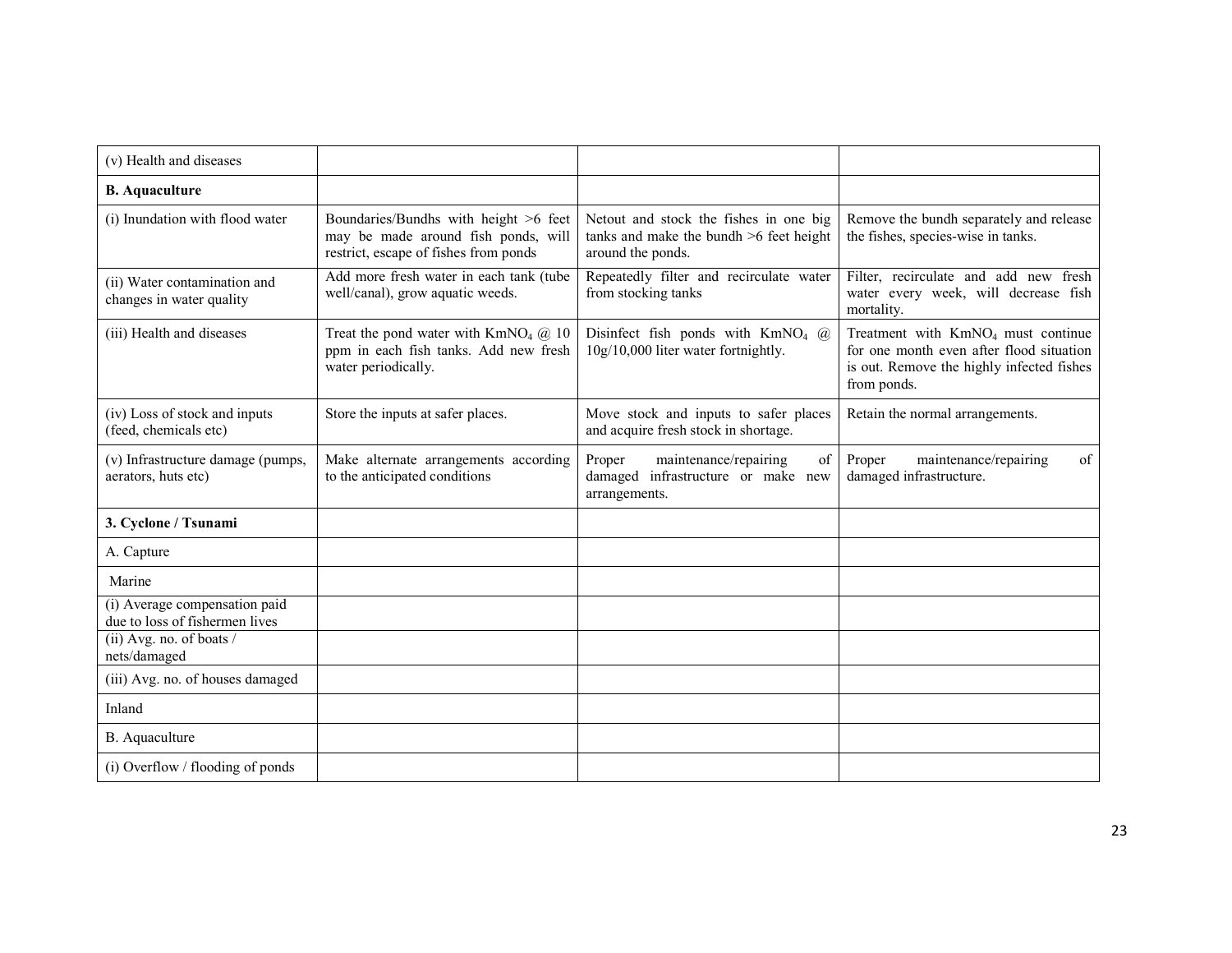| (ii) Changes in water quality<br>(fresh water / brackish water ratio) |                                                                          |                                                                                |                                                                                                                                                              |
|-----------------------------------------------------------------------|--------------------------------------------------------------------------|--------------------------------------------------------------------------------|--------------------------------------------------------------------------------------------------------------------------------------------------------------|
| (iii) Health and diseases                                             |                                                                          |                                                                                |                                                                                                                                                              |
| (iv) Loss of stock and inputs<br>(feed, chemicals etc)                |                                                                          |                                                                                |                                                                                                                                                              |
| (v) Infrastructure damage (pumps,<br>aerators, shelters/huts etc)     |                                                                          |                                                                                |                                                                                                                                                              |
| 4. Heat wave and cold wave                                            |                                                                          |                                                                                |                                                                                                                                                              |
| A. Capture                                                            |                                                                          |                                                                                |                                                                                                                                                              |
| Marine                                                                |                                                                          |                                                                                |                                                                                                                                                              |
| Inland                                                                |                                                                          |                                                                                |                                                                                                                                                              |
| <b>B</b> . Aquaculture                                                |                                                                          |                                                                                |                                                                                                                                                              |
| (i) Changes in pond environment<br>(water quality)                    | Keep the ponds water fresh by adding<br>fresh tubewell water, regularly. | Showering the water in air and add fresh<br>tube-well water, periodically.     | During heat waves, showering is must<br>and also tubewell water. In winter<br>continue adding of tubewell water with<br>$KmNO4$ .                            |
| (ii) Health and Disease<br>management                                 | Treatment of KmNO4 @ 10 ppm.<br>Sale out the bigger fishes.              | Treatment of KmNO4 @ 10 ppm.<br>Dump the fishes which were heavily<br>infected | Disinfection with KmNO <sub>4</sub> continues.<br>Sale out all the fishes except, infected<br>ones.<br>Dump the infected fishes in a ditch in the<br>ground. |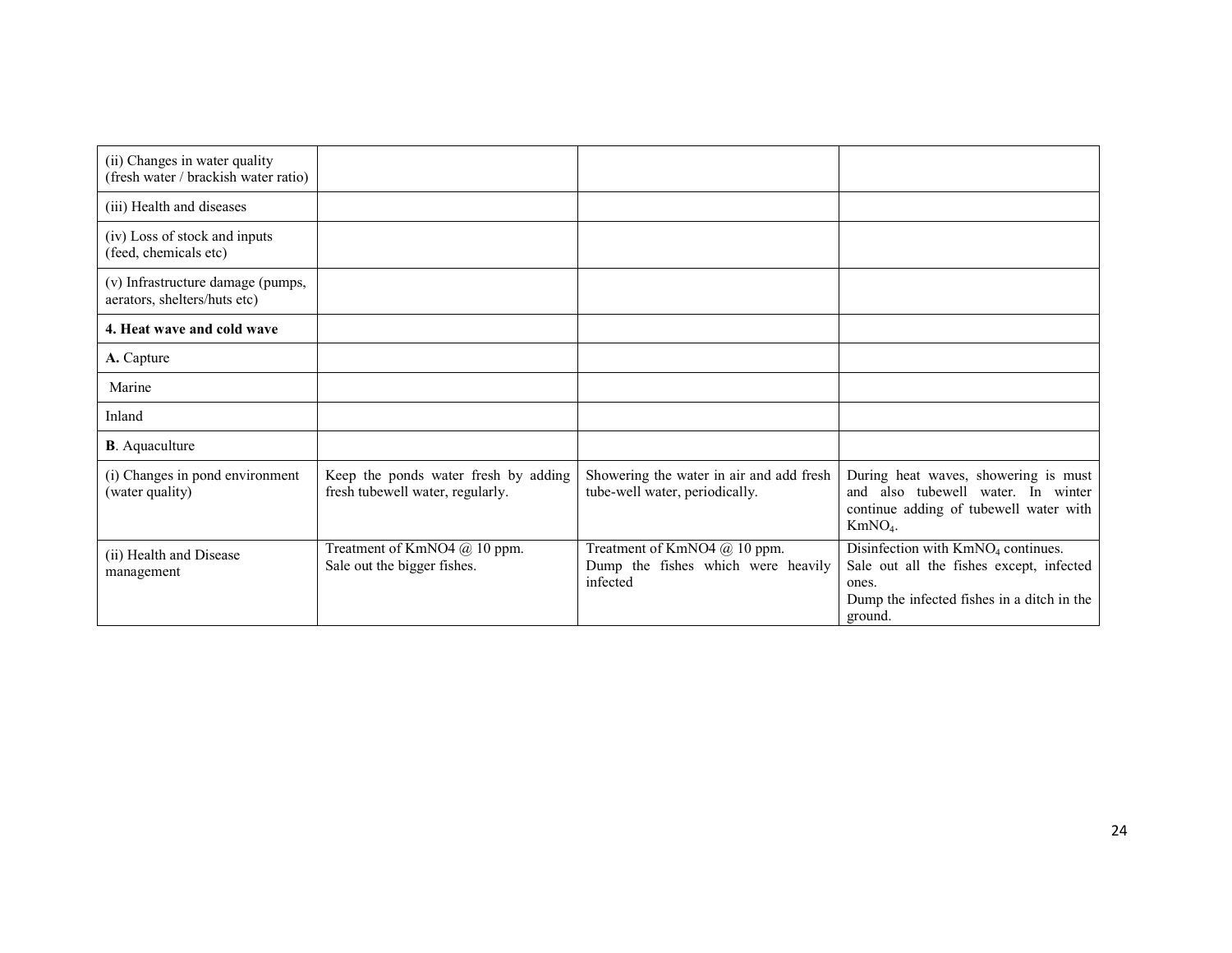

Annexure 1: Location map of district in the state of Haryana